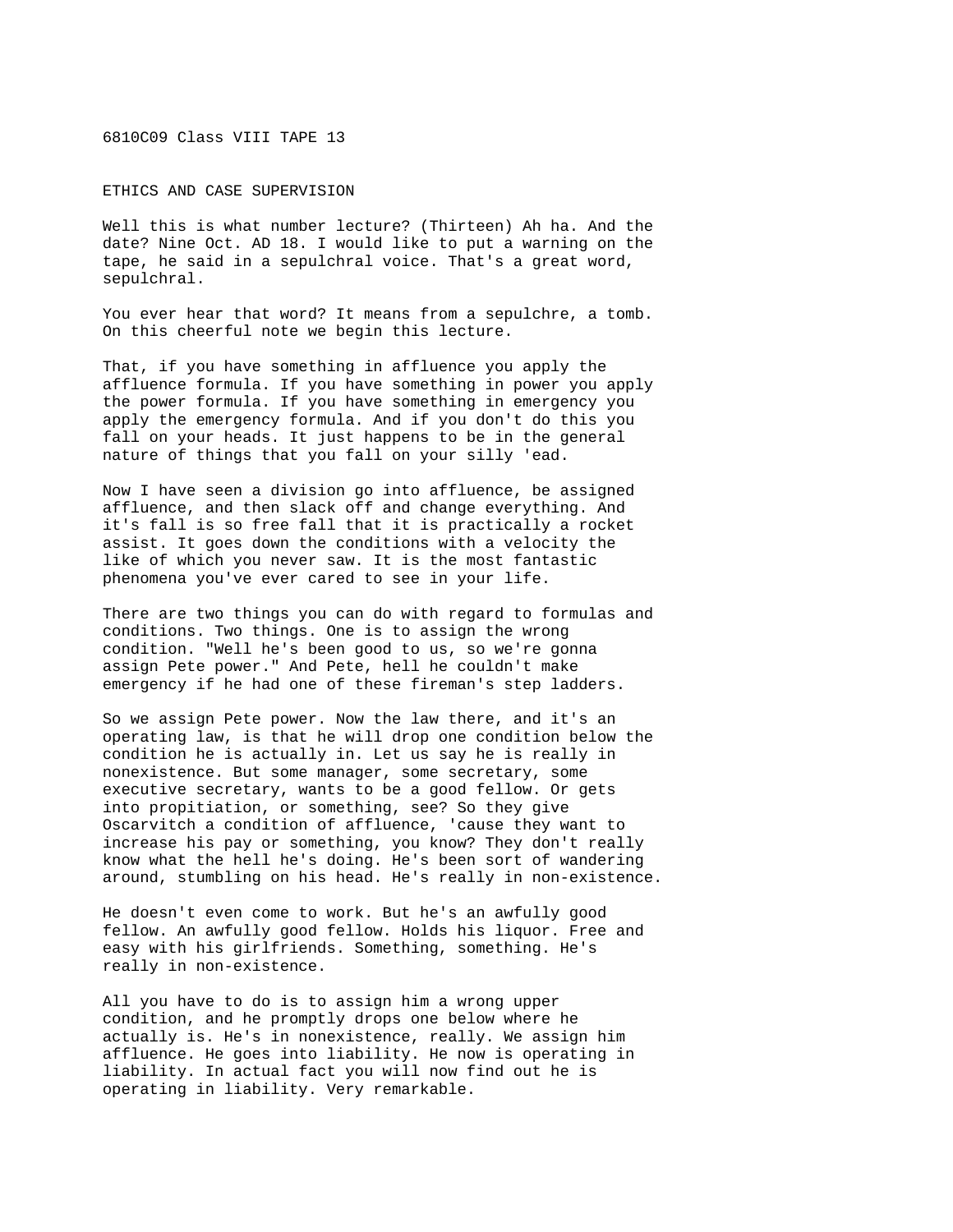Let us take the affluence formula on just one point, and apply it to a nation. One point.

Economize. The funny thing about affluence is, is if you don't economize you've had it. You get in a sudden influx of this, that and the other thing it's usually a lot of, and the tendency is, and the reason why people fall on their heads when they go into affluence is, they suddenly spend it all and interrupt the operation by which they got it in. Or by which they made it. See? And at that moment, whatever actual condition they are in will lower one condition.

So, we apply economy to a firm which at best in danger condition. Firm is really in danger condition, so we start economizing. That's part of the affluence formula. The firm will at once go into non-existence.

Let us say a government is in danger condition. It's in danger condition because the head of the government has to bypass all of his ministers. To get anything done he has to bypass all of his ministers, or is bypassing all of his ministers. He isn't really applying the danger formula, but he's certainly bypassing in all directions, frantically trying to get something done. And so he enjoins economy. He says he's not going to change any of his ministries. He says he's going to stand by his friends, that he's bypassing like mad. He says, "Our program must go on to victory." While it's already falling on its' stupid head. You can expect that government not only to go into non-existence, but that country to pass into other hands. Not other political hands, but other racial hands. It works. It is true.

Now the reverse occurs. The reverse occurs. But it's just under the same formula. A guy is actually in emergency, and you put him in liability. And he'll go into danger condition. If the formulas of the wrong condition are then enforced he might even drop one or two more down below where he is. And he might actually arrive in liability. Do you follow? Because the longer the wrong condition is perpetuated the more it drops. It certainly drops one. But now, if we don't let the condition upgrade, if we don't do something about it, if the condition is now perpetuated, and so on, he will drop another condition. And another condition. And another condition. So the assignment of wrong conditions brings about a lowering of condition.

There is no way you can assign a wrong condition and get an improvement of conditions. So therefore you have to know something about the assignment of conditions.

Now even my messenger, no proper assignment of conditions. A little bit earlier I had to go out and show a messenger how to turn on a very complicated switch board that she actually should have been checked out on some time ago. And I went around, I told her to do it, she couldn't do it, I went out and did it. She'd already been a little bit slow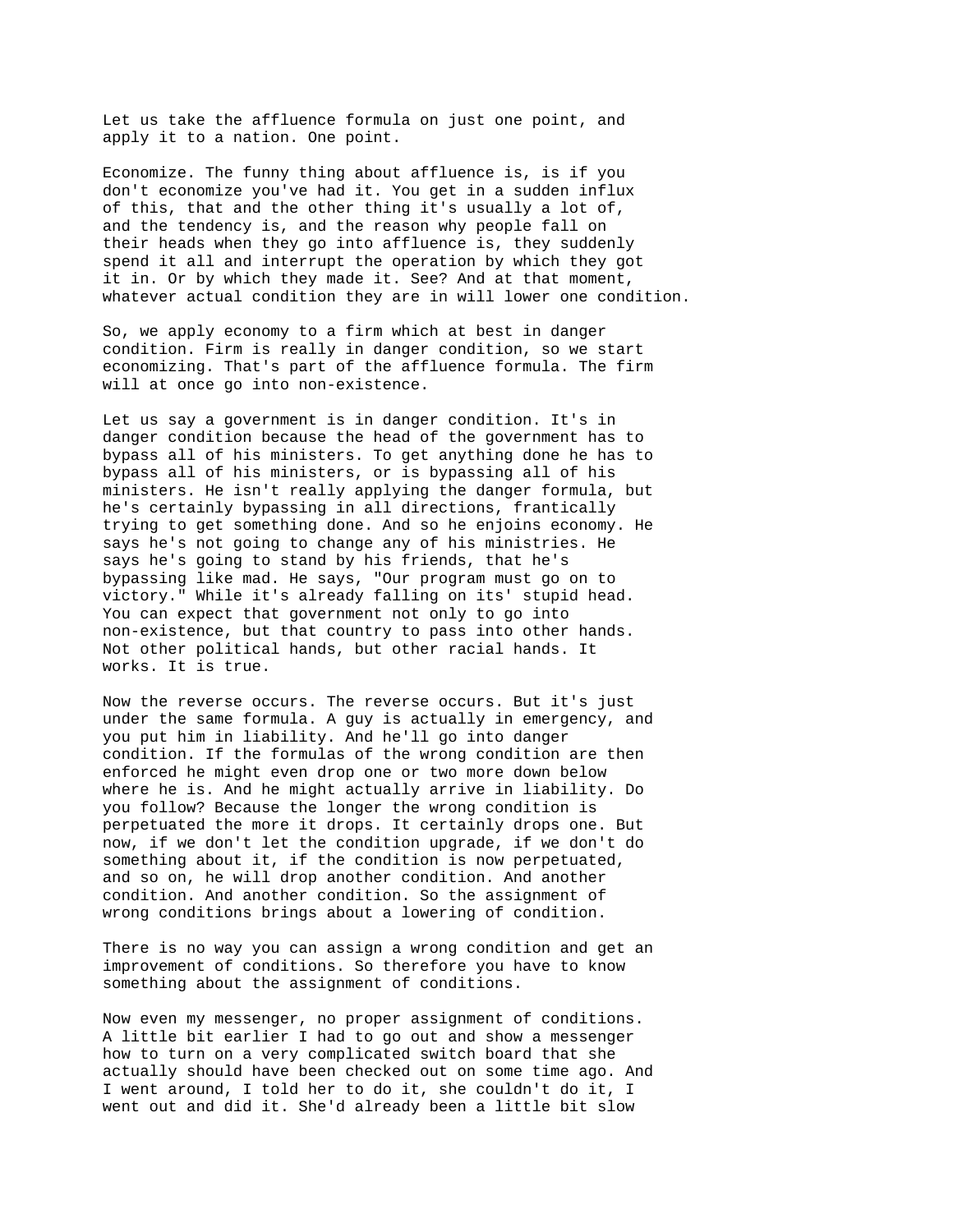and draggy for the last hour or so. And I said, "What condition should you assign yourself?" And she thought it over very carefully, and she said quite accurately, "Danger condition." I had had to bypass her to do the job.

Now if my messengers know this, and they are very young indeed this life; of course the one thing they do find out about in the Sea Org is conditions. They find that out very accurately.

But actually they often err in the direction of a more severe condition than it warrants, and you'll actually pull it down one from the condition it is in. So anyway, if my messengers know it, why you educated cats had certainly better grab the brass rang.

If you're assigned a wrong condition you are grossly, flagrantly, illegally in error. You will have accepted an illegal order. And you could be comm-eved for it.

I'll show you how bad it is. Somebody assigns you a condition of liability. You accept the condition of liability. You become a liability, if you're not in liability. Somebody assigns you a condition of liability, you do not at once ask for an ethics hearing, you at that moment could be comm-eved for accepting an illegal order. Let us say you were only in emergency and somebody assigns you liability, and you do not now ask for an ethics hearing for correction of condition, and prepare your brief and show exactly what you're doing, exactly where you really are, you now are a liability because you have assisted in the destruction of the ethics system. And you could be comm-eved for it, because it's an illegal order.

You go around tamely accepting conditions which are incorrectly assigned without then asking for an ethics hearing to correct the condition, you then could be comm-eved.

Yeah, but how about the fellow who assigned the condition? Naturally it's his fault. He's cause. His fault. His fault. His fault. No. I'm afraid not. Maybe it seemed that that's the way it was. He wasn't in possession of all the facts. He's trying to get the job done, something of that sort. Yes, he could be called into it. But once you start comm-eving people for assigning conditions the whole justice system blows up.

The responsibility is on the receiver of the condition. Now if you don't get that enforced in orgs, and if you don't get that enforced amongst auditors, I'll give you an idea. You're C/S.

You're top dog on the totem pole in your area, as a Class VIII. So somebody goofs the floof, but good. You assign him a condition of emergency. He just practically destroyed a PC. He didn't do your C/S. He's been going around, saying to the other auditors, "Nya nya nya, and all those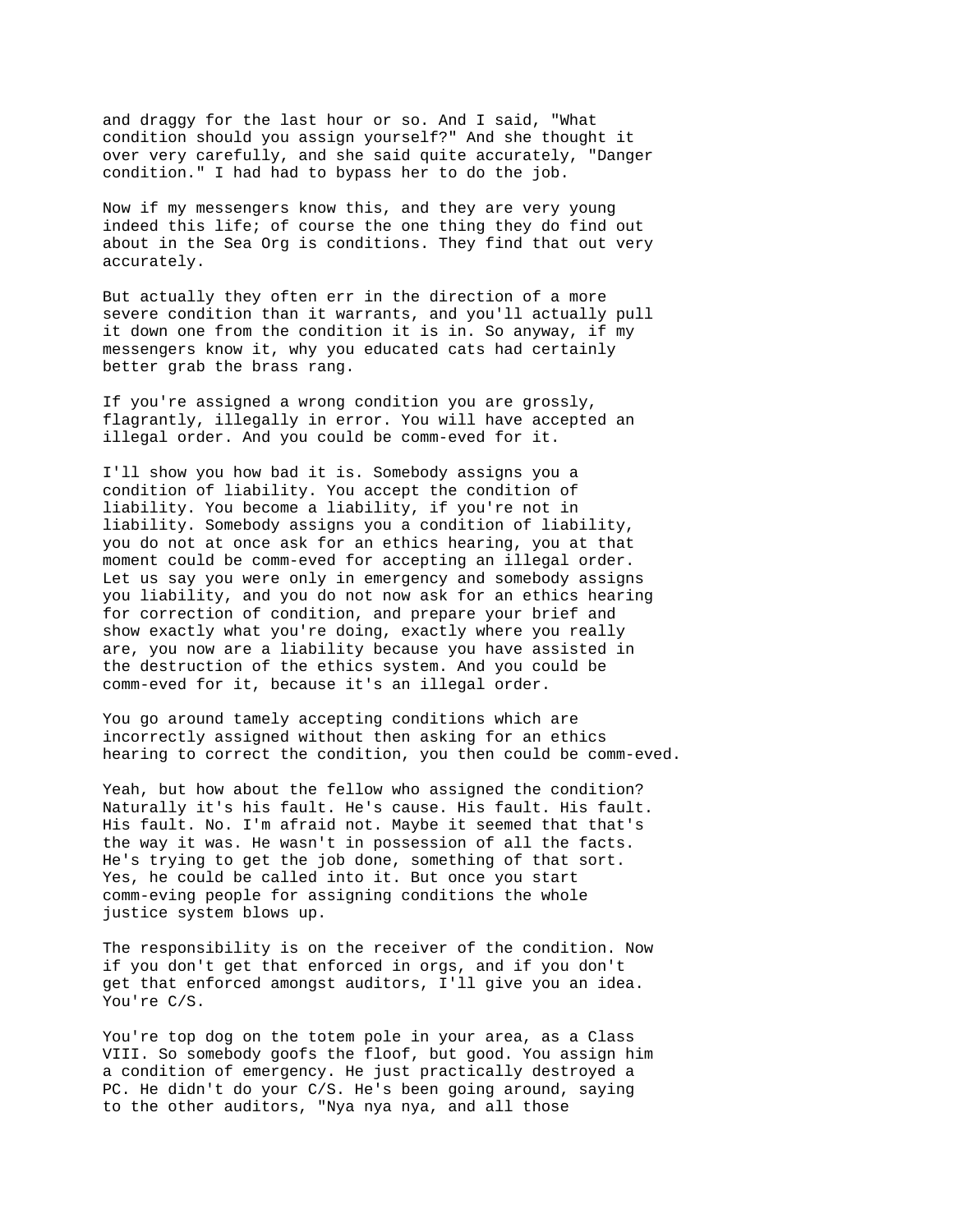directions I get when I, nya nya nya." And you assign him a condition of emergency and he actually is in doubt. You assign him emergency because you want to be a good fellow.

He's actually in doubt, he'll become an enemy. It's the wildest mechanism you ever saw in your life. He'll drop one. He'll drop one below the actual condition assigned.

Now, reversely, this character makes a small mistake on his administrative form as he hands it in. He displaces a couple of commas, he's assigned a condition of enemy. He doesn't at that moment ask for an ethics hearing, you comm-ev him, for accepting an illegal assignment of condition. Do you follow?

Now, you won't be the one, probably, who assigns him enemy. Somebody else assigns him enemy, he doesn't protest. You're the top dog on the totem pole, you sea a misapplication of ethics, comm-ev him for accepting a wrong ethics condition. And people are liable to get the word. Do you see?

He says, "My gods Life is really tough. Already been assigned enemy, and now I'm going to be comm-eved for accepting the order. Let's see. Let me figure this out now. Oh, if you accept a condition, why you get comm-eved. I get lt. Yeah." Well brother, if he's that stupid he is an enemy. (Laughter)

But what you want to do in an ethics hearing, an ethics hearing isn't just the guy appears and fluf. No, you do an ethics hearing by the book. An ethics hearing in this particular instance must be an actual assessment of what the guy actually is doing, so as to establish the actual condition that he is in.

Now you can have somebody, chaplains very often mess up the lines in an effort to cheer up things and keep people from falling off the org board, they sometimes ask for an upgrade of conditions, which should be down graded. Somebody assigns this person a condition of non-existence.

And this person gets very upset. This person has just goofed the floof across the boards. He's guilty of moprey and doprey on the high seas. He actually overworked about sixteen seniors and busted up a lot of stuff in the bargain. He was only assigned non-existence.

It's obviously a wrong condition. So he, "Nya nya nya nya nya." Then somebody comes along, and they say, "Look, he is nattering, so the best thing to do is assign him emergency.' Now he really goofs the floof. Now he'll go around the bend. Correct assignment in this particular instance was liability.

Now supposing the fellow did all this and then lied about it. And made it impossible for anybody to find it out. Man, his effort of getting the show on the road is so dim and so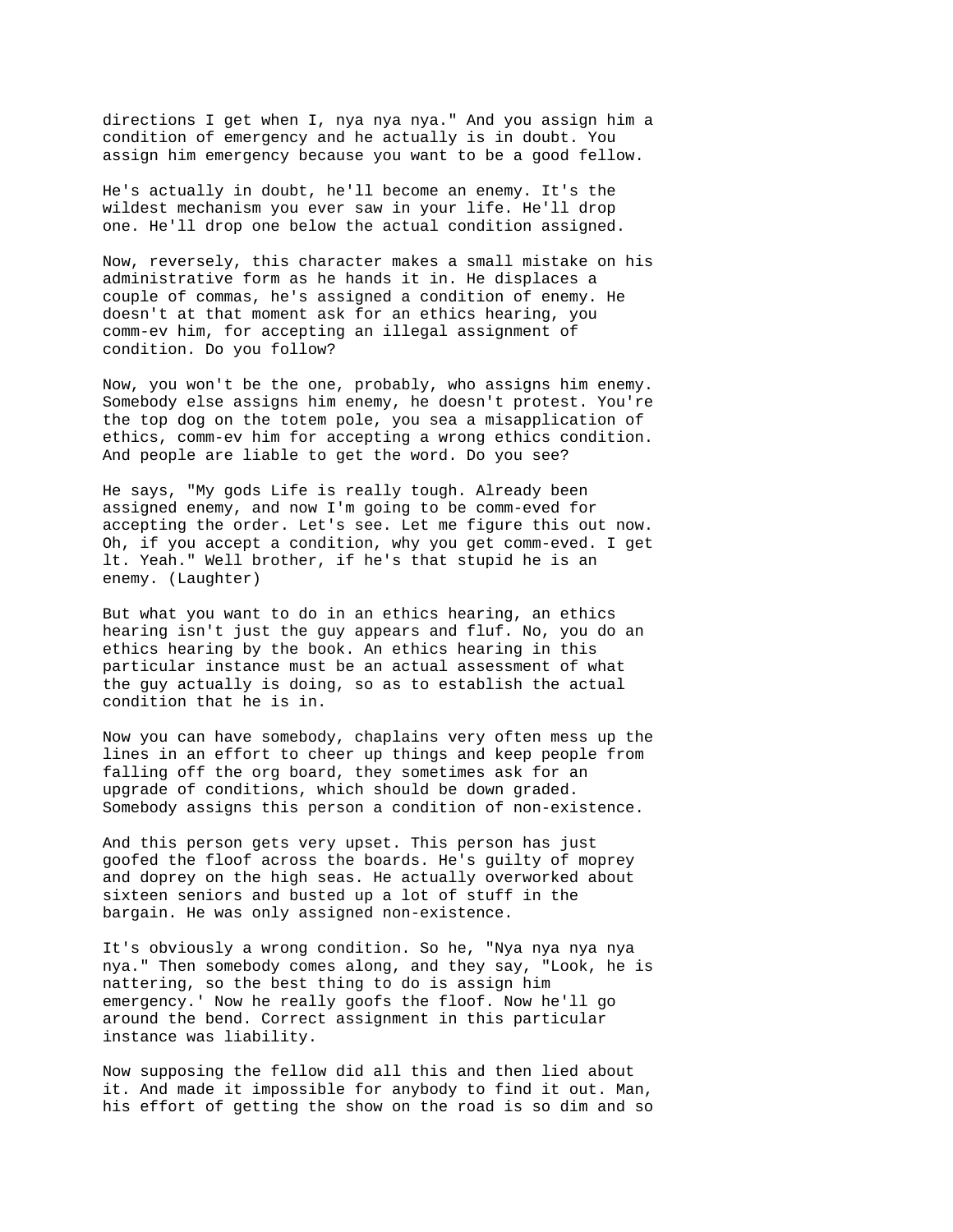thin, that he obviously is in doubt. In the first place, a person who lies to you doubts your perspicuity. Perspicuitv is a smart word for awareness. He must think you're stupid. Some people are so stupid that they can lie about such a thing that is so obvious, and you have to safeguard yourself against a false auditors' report.

But let us say that the person looked like he submitted a false report. And you assigned him a liability, or something like this, and he actually had not submitted a false report. And he knows this, and he accepts the condition. He can now be comm eved for having accepted a condition for a false report when none existed. Because he will now go around and natter and splatter and so forth. So as it appears on the surface, you assign the condition as it looks. If the condition is wrong, the condition should be protested to the degree of asking for an ethics hearing. If the condition is wrong, and no ethics hearlng is asked for, you should comm-ev the guy. Because sometimes this mechanism occurs. You say, "This was a false auditing report. Therefore I'm assigning you liability." Or something out in an org. it would be more germane. And the guy accepts it. And he goes around in apathy. He didn't come in and tell you, "Hey, hey, hey, that's not a false report. That's a correct report." He's now doubly loused up your lines.

There are instances of fellows, under duress, and accused of murder who then, just out of savageness and protest fully admit to the whole murder. Get themselves hanged. Just to make somebody good and wrong. This mechanism exists.

Now you, in C/Sing, will have to assign some conditions. Sooner or later, if you do not assign conditions, the whirlwind will catch up with you. You can sit there like a good little fellow, and do your job jolly, jolly, jolly, and stay friends with everybody, good ARC, good ARC, good ARC. And all of a sudden find a world of hate dumped on your head. It's the most remarkable phenomenon you ever heard of. 'Cause you're just perpetually assigning the wrong condition.

You think this auditor's a friend of yours who doesn't even bother to study his TRs to a point where he chops the living, screaming god out of a PC, turns you in a false auditing report, sells everybody on the idea of how you stink as a C/S because he goes around and says he followed your C/S exactly, and look what happened. You let something like that exist and every bit of good that you can do in the fieid will be destroyed.

It's alrignt to be in full ARC and little friends, little brother to all the wild. It's OK. Until it gets in your road. Until it gets in your road. You operate, not on the formula of the greatest good for me and him, you better stop operating in this narrow, restricted area, and start operating in the greatest good for the greatest number of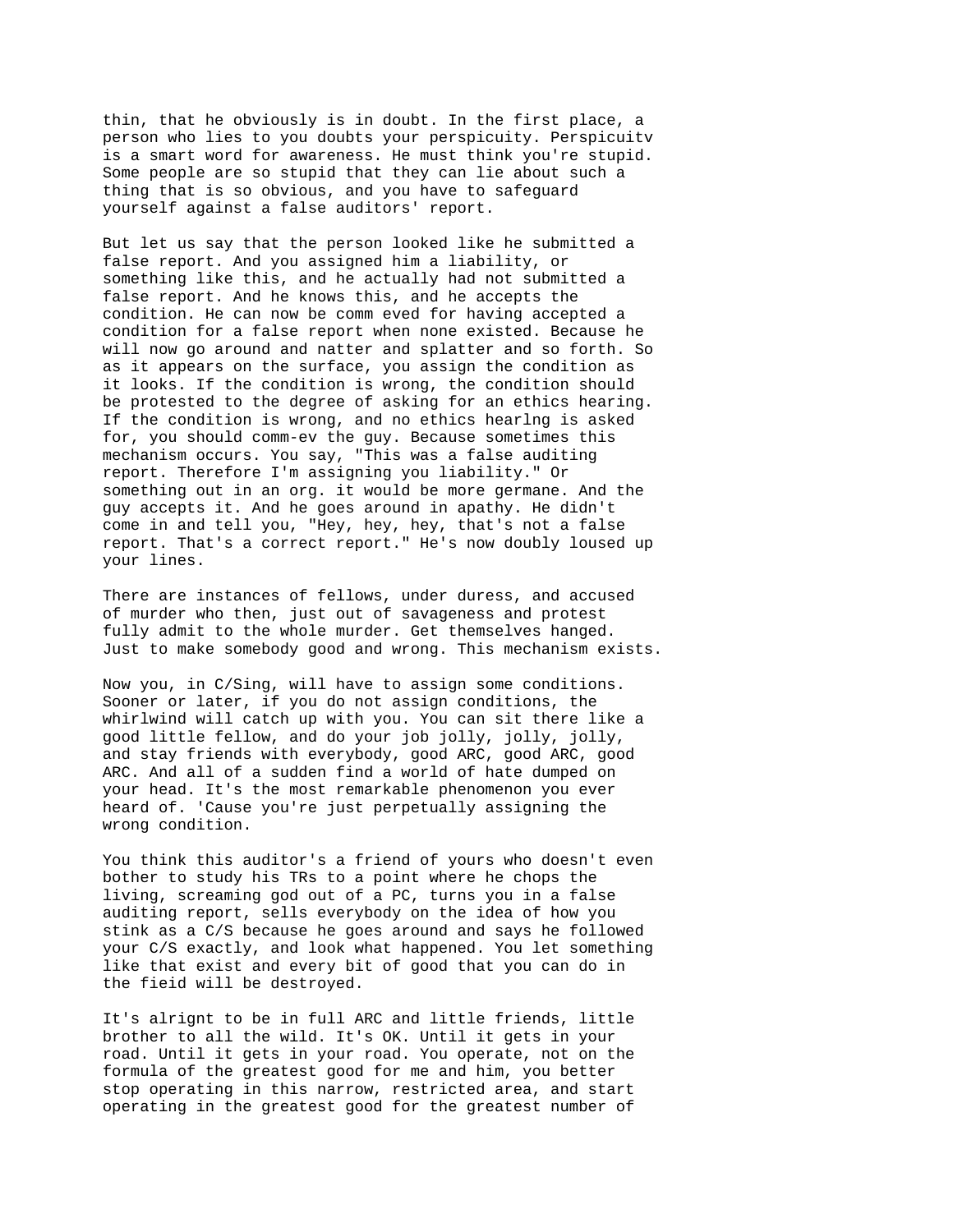dynamics, and then you'll win.

Do you know that you can be looked upon with contempt if you fail to get ethics in in your area when everything is going wrong? People begin to think something is wrong with you. They begin to think there's, you've got something to hide. They wonder what people have got on you.

One time there was a neglected area. I hadn't paid any attention to it at all. I knew if anything blew up in the area I had a lot of things to do, and I knew if anything blew up in this particular area I could handle it anyhow, and I wasn't paying any attention to it. I had a hundred and fifty items on the plate at the moment. And apparently somebody in that area got away with moider.

And they were getting away with murder. And some other people noticed they were getting away with murder. And I wasn't paying any attention to this area at all. And all of a sudden somebody wrote me a very circuitous, covert note, "Does so and so have something on you?" They thought this individual must be under some special protection. They didn't notice that the individual was so far removed from my post as not to be noticed. But that's the sort of thing that'll develop. People begin to wonder.

They know, very often, more about the actions of people than you do. They know that Josey Ann has just got through goofing the floof. They have continued to watch Josey Ann's PCs stumble out of the auditing room and fall on their faces. And be carried off in stretchers to the local hospital. And you all of a sudden assign Josey Ann and condition of power, on the basis of a bunch of false auditing reports. And not even the examiner dared go against Josey Ann, because they figured Josey Ann had something on you. Weird, weird situations can occur.

This is an aberrated planet, and aberrated things happen. So therefore, the ethics presence of a Class VIII, and the ethics presence of a case supervisor must be beyond reproach, must be accurately carried forward, and must be established.

Now as you first establish an ethics presence, you establish it hard. After a while you can be careless about it. But you have to establish an ethics presence hard. Otherwise, you're just gonna be wrapped around a telegraph pole. You're gonna be worked to death. Cases are gonna start falling on their heads. You don't know whether you're going or coming. You say, "What's going wrong? What's going wrong?" Well you must better look back to about seven or eight days ago when they carted that PC off to the local horse piddle, and you didn't assign that auditor enemy. Auditor submitted you a false report, the auditor didn't like the person vividly and took that as an opportunity to cut the person to ribbons. Things like this happen. It's an aberrated planet. And you didn't do anything about it.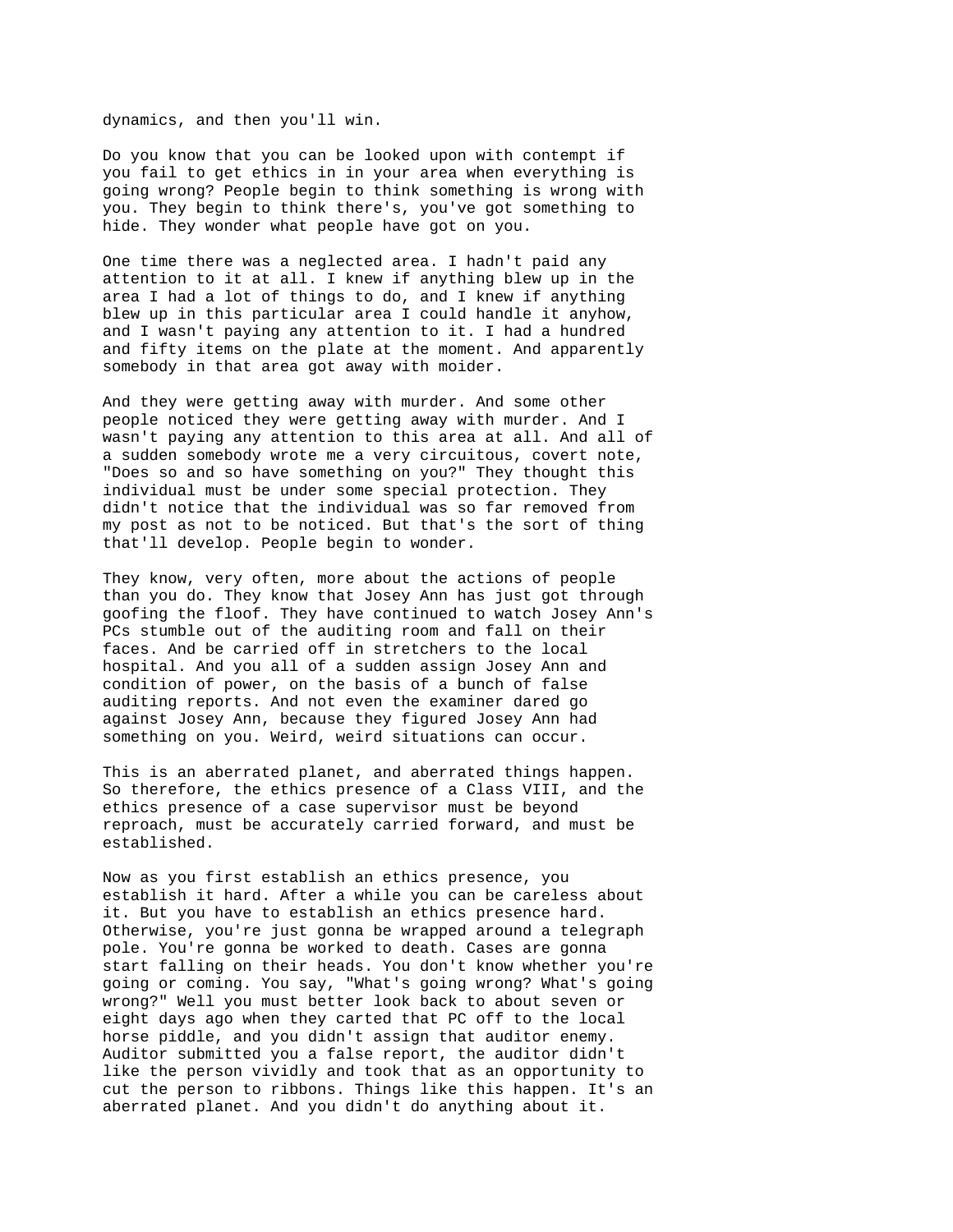Well, you're very unlucky if you also didn't find out about it. See, because whether you found out about it or not has nothing to do with whether or not you will accurately do it.

So when you're doing a C/S you mustn't talk to the auditor, you mustn't talk to the PC. You're actually at the mercy, really, of a false auditing report, and you're at the mercy of a false examiner. If you run into this situation too hard and too bad you establish your examination line on a routing form. You establish the regular routing, the regular examination report, but in an organization they're usually routed directly through to the registrar. So you get a second registrar report. Why they're not going to sign up? So then you've got an auditors' report, an examiners' report and a registrars' report. If you're suspicious about it, why put it on the back burner just as a note over on the side of your desk. But you're gonna ask the ethics officer in a couple of weeks about this PC. Ethics record's OK right now, but in a couple of weeks we're gonna ask the ethics officer about this person. See, we're not sure. Seems alright, everybody reassures us that it's OK, but it's just something... we're a little doubtful of. Write his name on a piece of paper, "See ethics officer", and put a time machine date on it.

Now you could even, in an org which is well run, send it to time machine with a two week date on it. So it'll fall off the time machine to be sent to the ethics officer in exactly two weeks.

"Please give me a report on Josey Ann Bates." Sneaky thing to do, isn't it? Josey Ann Bates, up to that moment they have no record in the org. She's done nothing bad, particularly that we can see, but it just doesn't seem alright to us, and people are reassuring us that this is alright and she's been audited in a squirrely fashion, and she came from some famous squirrel group.

We're not trying to catch her, we're trying to catch out tech. So we say, "I don't... I don't... it doesn't really seem reasonable to me that all this is all OK. Because look, she's been back in review here now three times, we seem to each time fix it up but somehow or other it doesn't get fixed up, and we are applying standard tech according to the auditors' report, but for some reason or other it doesn't respond in a standard fashion.' Now the reason for that is a false auditing report.

Now you want an auditor, you want auditors in a frame of mind that before they will write a false report, they would lie awake all night shaking with terror. You don't want any false reports. That you should make very clear. Do you see? The goof might get liability, but a false auditing report, Christ knows what you're going to assign for that. Do you see? Then you can protect it. Then you can do your job.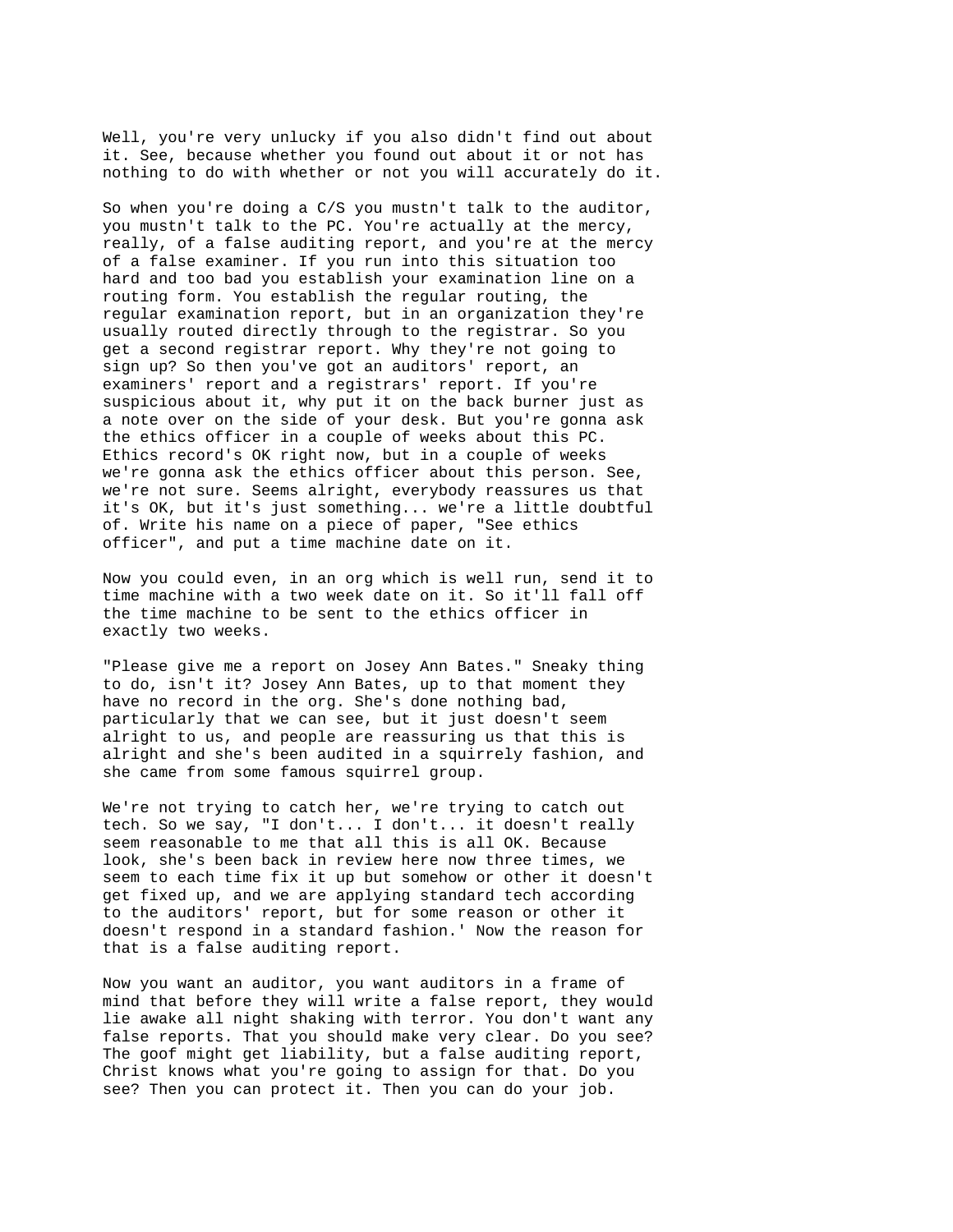Now I'm merely talking to you from a viewpoint of doing a job of work. Every now and then we see some crime come through the lines. Now it seems to be a very, very bad thing to take an auditing report and turn it over to ethics. But the funny part of it is, is I've caught two or three supervisors and five or six auditors, way back, which has adequately explained to me why there is a certain zone or area, why it is having a hell of a time. Now we're putting in a lot of management, let us say, in that zone or area. We try to manage that area. We're trying to manage that area. We're trying to smooth it out. We're trying to straighten it out. We're trying to handle it, and so forth. Well there's another zone and area. And that is that its' tech is out, and somebody keeps its' tech pushed out. And its' tech is very hard out. It is very out indeed.

Now, let me teach you something about tech in relationship to ethics. Although we say this, when admin goes out tech goes out. Tech goes out, ethics has gone out. The truth of the matter is, there is a tech ahead of that ethics. So it's actually, when tech goes out, ethics goes, it becomes necessary, and if it isn't put in then tech goes further out. And then admin goes out like screaming crazy. So when you find an area or an auditor where admin is thoroughly out, you know, right up the line from that, just one step back of it, that tech is out - There's something he doesn't know about tech, or there's something tech-wise mucked up on his case, or he's doing something weird with tech, or he hasn't got the word in some fashion or another.

And then right ahead of that you know that he has out ethics. And then you, oddly enough, trace it back a little bit further and you will find that tech was out. See, it's actually a four point cycle, not just a three. It is very true, it is very true that when admin is out tech is out, when tech is out ethics is out. Do you understand? But it backs up one more. Tech had to be out in the first place.

So where tech goes badly out, here's another maxim here, and it's an important rule. When tech goes out ethics goes in heavily and hard. Now I haven't said you must put ethics in heavily and hard. Or that you should, or anything. I'm just telling you. It's a phenomenon.

This is a phenomenon. Like, when the sun comes up you can see the mountains. See? There's no more significance to it than that. When tech goes out ethics goes in hard. So any area where you find ethics going in hard, you know tech has already gone out. And then, if ethics doesn't go in hard, why tech won't come in. So it goes out further, and with tech out then admin goes all to hell. It's just nothing but false reports and chicken scraps on old rolls of paper.

You can go into a qual, find that their filing is bad, and all you would have to do; their filing is bad, they can't seem to find a folder; you glance at their baskets, they seem to be full and unemptied, and stuff which is coming in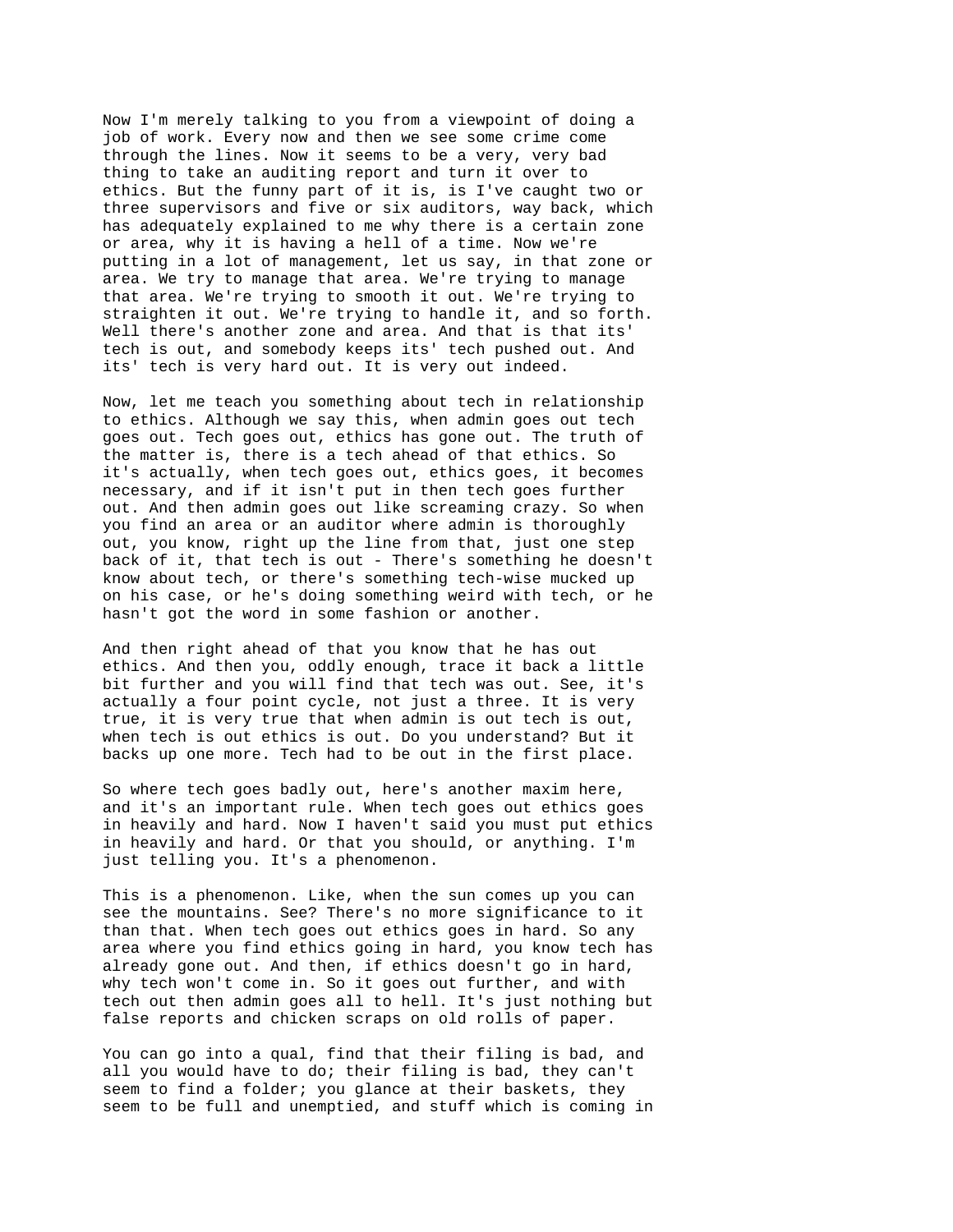is in the out baskets, and so forth. All you'd have to do is glance at that, if you know your HCO training. And do you know that you could actually, at that moment, assign the Qual Sec a condition of liability without making very much error? You could assign her a condition of liability for out tech. You see? Admin's visibly out, well therefore tech is out, so you look just a little bit further than that and you'll find out that they should have gotten in ethics and they didn't. But ethics is out. They're in an out ethics situation already, not just lightly. And then, for all that to have gone to pieces, tech had to go out in the first place.

Now when you see ethics going in hard, you also know tech has been out. And do you know that people will try to solve things with only ethics? Ethics in, ethics in, ethics in, ethics in, ethics in. They're sort of stuck on the time track. See? Ethics in, ethics in, where the hell's the tech? Now unless tech followed that by going in, pointless. Stupid even. You can sort of hold the line somehow with ethics, ethics, ethics, ethics, ethics, ethics, somehow hold the line, but eventually it all starts falling to pieces. Because you haven't moved through the cycle. You've now go to get tech in. Sure, put the ethics in, put it in hard. Shoot some people, hang some bodies to the local church. We don't care what. But get in the ethics, see? To hold the situation.

## See?

C/S, people standing around, you know, "Yak, yak, yak, you know, well I audited out the... I had a lot of bank, and ga ta dee dee... " And they don't do their jobs, and they drift off in the now-wow, and there's nobody on the sea, that it's all sort of tumble-bumbled and stupid, and so forth. Oh yeah, get ethics in. You're not going to get tech in unless you get some ethics in.

You can get it in hard, suddenly and shockingly, or you can get it in on a gradient. It doesn't much matter how you get it in. But you get ethics in. You start assigning some conditions. And when things have gone this bad, brother, it is not a condition of emergency. It is not a condition of emergency because when tech goes out in an area you're liable to have even government flaps in that area. That's how, that's how bad it is. So an organization which has out tech is attracting the lightning right down on the back of Scientology, boy. And you never really have government flaps or anything like this in areas where tech has stayed in. Because there're too many satisfied people, there's too many friends. See? But when tech slips, and it isn't working anymore, then it doesn't seem worth while.

When morale is bad in an organization tech had to go out in the first place. If tech is out, if it's invalidated, if it isn't being done rlght, if it's non-standardized, if it's shoved all over the place, then you can be absolutely sure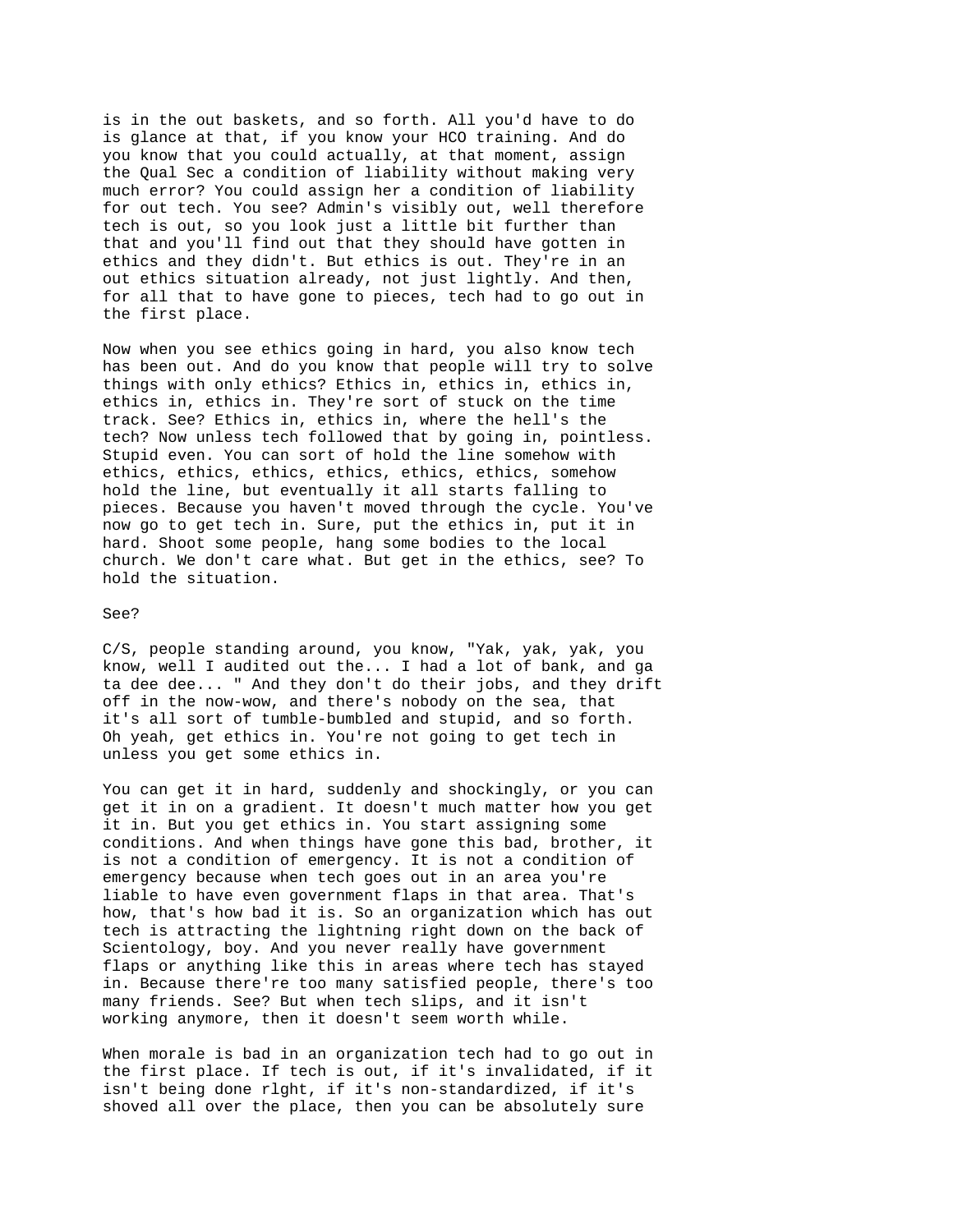that morale will be going out because there is no reason for anybody to be there.

Scientology, badly applied, is nothing to protect. And that's why you have to get tech in in a hurry. And the way you get tech in in a hurry, when it's madly out, is you put ethics in hard and follow it straight up with tech. Then you will find the cycle will go on through, and admin follows in afterwards. And then you have ethics, tech and admin are all in.

Now if you find ethics is having to stiffen up, if you're getting more ethics than you would normally predict, and if ethics is stiffening up beyond anything that anybody thought was necessary, then you know very well that tech has slipped, and slipped badly, and that the reports that you are getting must be; and it follows true. It isn't just a reasonability; it must be that the technical reports you are getting are false reports.

Now you can correct that up in numerous ways. You can convene some kind of a board of investigation or something, and call back fifteen PCs, and have them interrogated with regard to this sort of thing. "What were the results? What happened in the sessions?" And that sort of thing. And all of a sudden something will come to light. You've had a tiger walking all over the place.

These are the situations which you meet. These are the situations which you have to handle.

Now a lot of auditors trained on this course will find that they are going back to become the lonely only. The smart thing to do is to remain a lonely only for as brief a time as possible. An organization which does not invest its' money in getting an adequate number of fully trained Class VI's is gonna fall on its' head technically. And then, when Class VIIIs find themselves in a lonely only it's alright to play god, by all means. It's pleasant. But shove somebody else along to become a Class VIII, because it's a very lonely business being god. He is the most lonesome fellow you ever heard of.

Now you try to hold the fort on your lonely only. All by your little lonesome. Or with just maybe one other or two other VIIIs in the great, swarming organization, which is very busy, and people tearing in and out of the place, and people with their little ant-like two cent opinions based on data that is so cheap as to not be comparable to any coin on the planet. Including a milroy, which I don't think would buy one corner of one cigarette paper. Their opinions aren't worth shucks. Tech goes out. And you stand there flat footed and let tech go out. And let me tell you, you're gonna have more trouble than you can cope with with a regiment of marines.

Tech goes out, all of a sudden ethics starts going in. When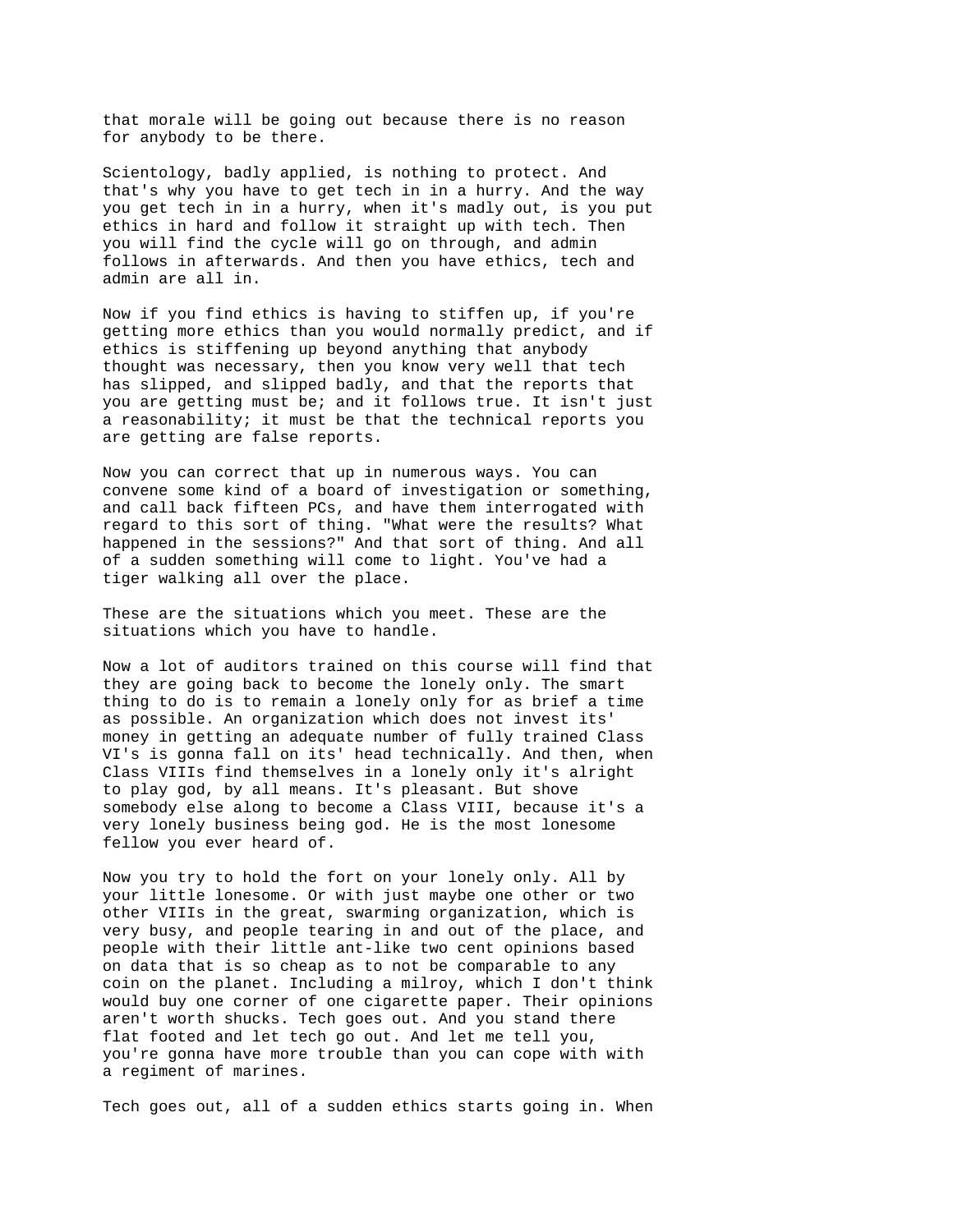ethics starts going in hard it very often goes in incorrectly. The next thing you know, tech, if not put in right at that time, why, a surfeit of ethics tends to start carrying the organization down instead of bringing it back up.

So your steps and actions, if the organization is in turmoil, if the administration is bad, if people are not doing what they're supposed to be doing, if it's all sort of mucky and mucked-up and you hear people around and they're going, "Nya nya nya nya nya nya, and nya, nya nya nya nya nya", well just don't order everybody to be sec checked. To hell with that. But all that it is is that tech is out. Tech is out, man. How to get it in. That's your problem. How do you get it in?

The solution is put in ethics like a ton of bricks. And then follow right along behind it with good, standard tech! And put it in hard! And what do you know? The ethics come right off of it. Ethics will not lift itself out. All ethics will do is hold the fort while you're getting tech in. If you don't hold the fort at all you won't get any tech in. I can tell you that by experience. Oh, you can be charming, you can be persuasive, you can give them talks, you can do everything you want to, but you have to hold their hands while they're auditing the PC. And you ain't gonna get there because the environment is inadequately filled with challenge.

Man thrives on challenge. One of the reasons why it's dangerous to have an AO in a California climate. The only challenge in it is smog. No slur on California. I'm very fond of California.

But the net result of this is, I'm trying to teach you a lesson which is just as standard as standard tech. It's how do you apply the technology which you've got to the area in which you gonna operate. You gonna walk home, everybody's gonna be very glad to see you, gonna put you on a pedestal, "You're a great guy. You know your stuff." You graduated and so on.

You're a Class VIII! Great! They're gonna agree with everything you say. Next thing you're gonna hear is invitations to squirrel. "Well, Bessy Ann, yes. What about her case? You know? We could have her in specially and you can audit her, and we've never been able to crack her case. You know, we've done all the usual things. You know, you're gonna tell us now that it's solved by the usual things. We've tried all those. We've done all those. And can't we get in Bessy Ann? We can get a lot of money if you can audit her. And we've advertised every place that you're going to audit specially for us." ummm. "In fact we had one psychotic PC whose brother owns the steel mill, see, and we've got that all lined up for you." Well how do you extricate yourself from such traps and get the show on the road? Well, you will assume unto yourself some ethics presence of some kind or another. Now the wrong way to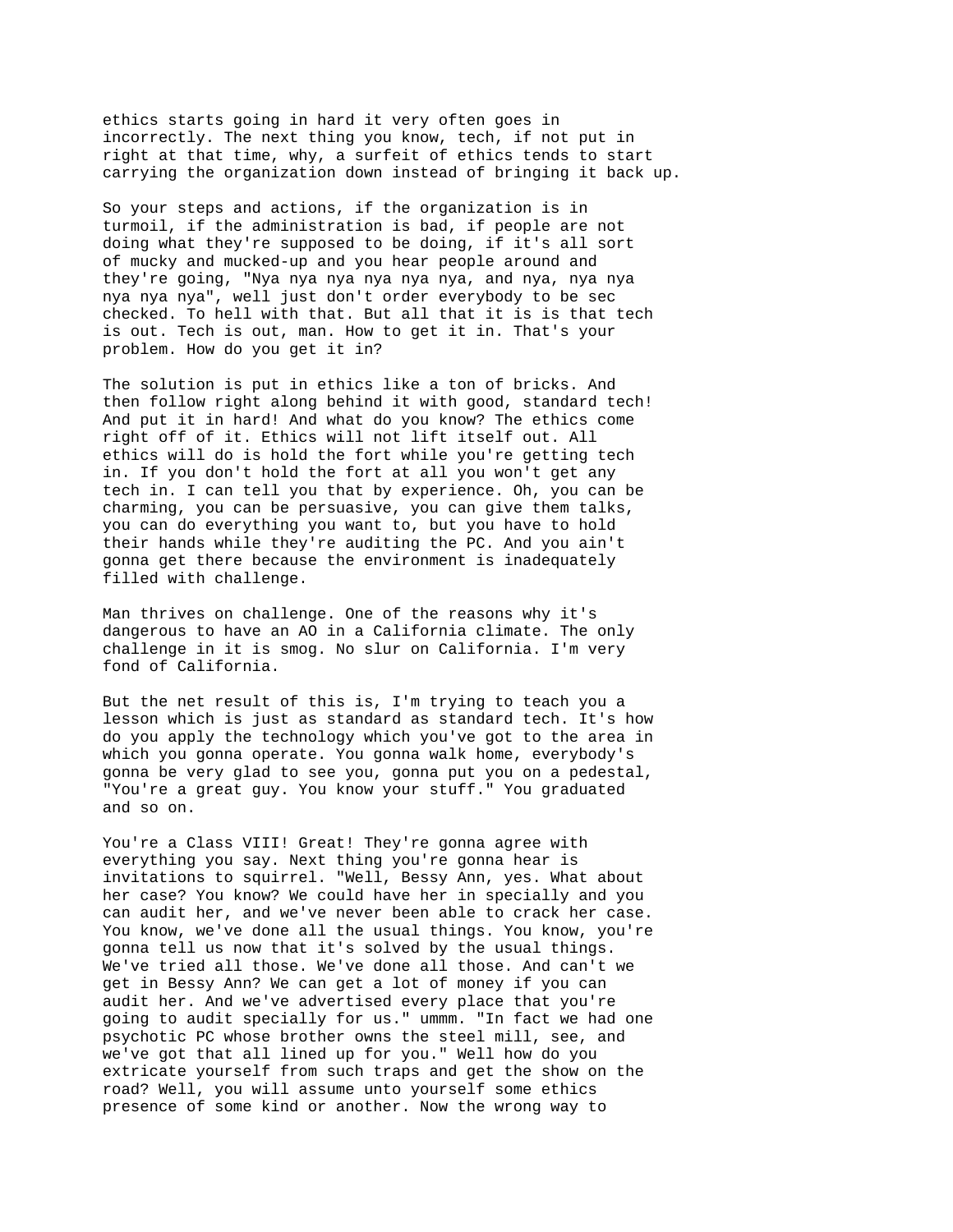assume it is to give them, try to teach them a Class VIII course in the next five minutes after arrival. Or to impress them with what you now know. They know you know it anyhow. You don't have to tell 'em. What you have to do is an ethics presence. So you have to point out to the people in your immediate vicinity if ethics is out in the area, that ethics is out. And that ethics has to be put in so that you can help put tech in. And you do the maximum you can in order to do so.

Now some EC that is very enthusiastic about making some bucks, but not enthusiastic about running any standard tech, which they may consider a waste of time or something of this sort, may louse it up a little bit. But that's a job endangerment chit, because you as a Class VIII are being counted on to get tech in in your area. So it's a job endangerment, isn't it? So therefore you're gonna have the terrible problem of, the EC will figure that you are now above them, the Executive Council figures you are now above them so therefore you ought to be stepped on, put you in your place. You're even liable to get in a condition where you get a whole long series of ethics conditions assigned to you because you put up a small argument on the subject that you wouldn't process the brother of the steel mill. The way you solve that, the way you solve that is to insist that ethics goes in, and goes in correctly. Because a Class VIII has to know a great deal about ethics. You have to insist that ethics goes in, and you say, "Ethics is necessary to go in so that we can get tech in, and then we're going to go get tech in." Now right now I see that when PCs report for sessions the auditors are seldom there. They wander in a half an hour from now. Or don't appear at all, or something. Well thatch an immediate and automatic condition of non-existence, with conditions enforced. Guy isn't there, non-existence.

Somebody's going to start arguing with you about this. Well let me call to your attention that all the Sea Org is interested in, and all they're interested in, is getting tech in on the planet. Now it may sound like we're trying to get ethics in. But that's inevitable. We're trying to get tech in on the planet. We're trying to audit out the fourth dynamic engram and furnish an environment in which it can be done. And that is the general, overall objective of the Sea Org. We're trying to furnish an environment in which the forth dynamic engram may be audited out. And naturally we have to make sure that is also gets audited. Otherwise there would be no point in putting any ethics in.

There is no point in slaughtering all the people in Armenia under the heading that we were putting ethics in in Armenia. Ethics all by itself is pointless. All mans' justice is pointless, really pointless. Modern justice is a laugh. Just look at the number of times somebody returns to the penitentiary. Guy gets two years for stealing a car. He comes out at the end of two years, within four hours he's stolen a car. So he goes back in for three years. He comes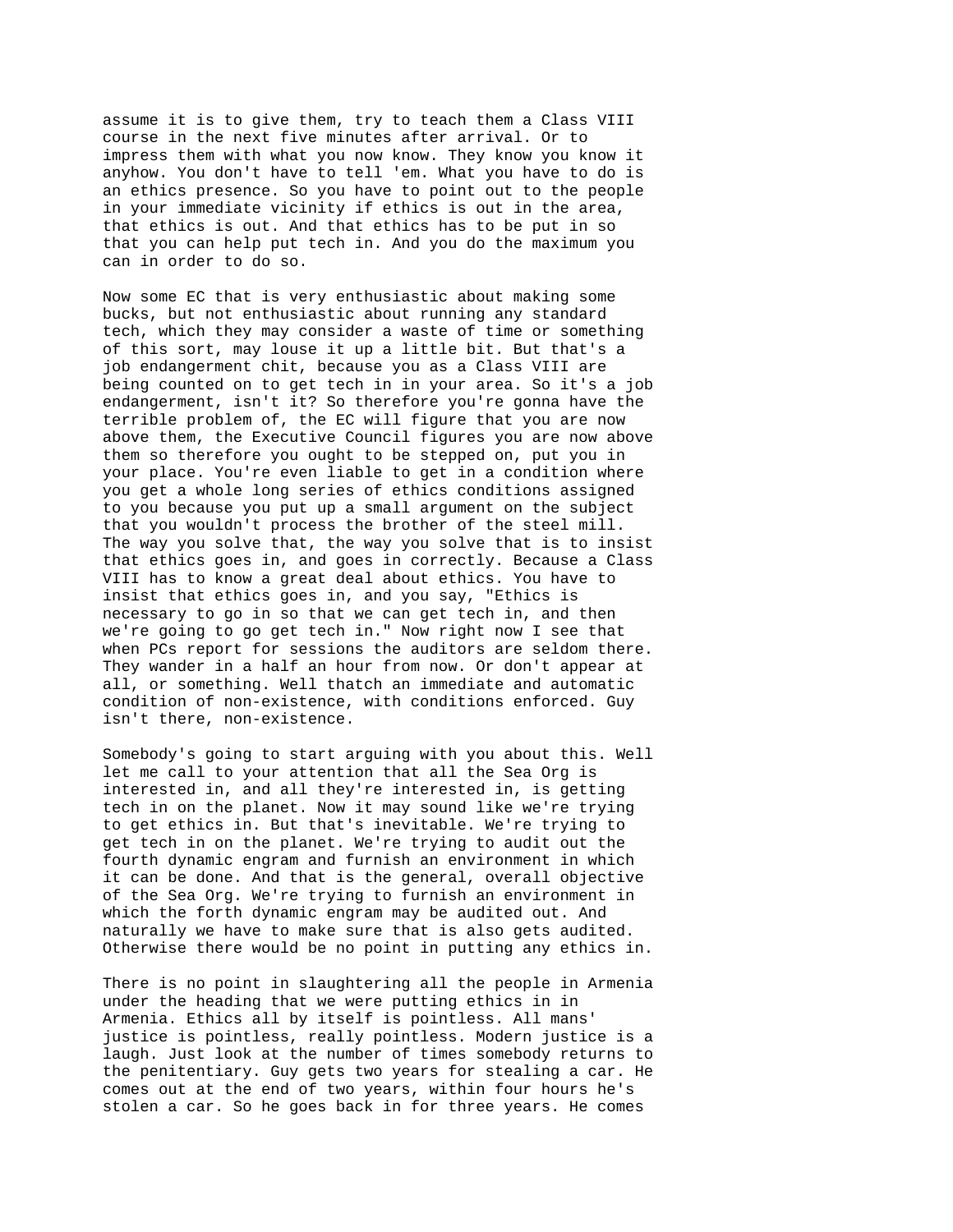out at the end of three years, he walks out and he steals a car. And then he goes in for ten years and at the end of that time, why he walks out and he steals a car. I mean, this is, this is not an uncommon record.

As a matter of fact it's so bad that it's as much as your life's worth apparently, to arrest a bank robber. His friends just simply get him out of jail at once by force. It's really, really quite remarkable. But all it is, is pointless punishment. In 1835 I think, in Philadelphia, they adopted what is currently passing for a justice punishment and penal system. And they found out that although there were many systems of punishment involved, they found this out by careful observation; one that was used in Philadelphia where the fellow was put in a little cell with bars, was the least workable, and had the most returns. And that is the one that has been used ever since. The modern penitentiary system is found to be the least workable in the rehabilitation of the criminal.

Now the cop should be charged with public safety. The chief of police is obviously responsible for public safety. Ten percent of the people cause ninety percent of the accidents. There is no action ever taken to make sure that those ten percent don't drive, or are fixed up. As a matter of fact, every time you try to put in the program it gets fought. It's just as though people want to see people smashed. Yet it's a criminal action, killing people on the highways - That's manslaughter. And yet nobody takes any real efforts. They want to slow everybody down.

Well if you slow all the cars down you put more cars on the road per hour. And if all cars are slowed down then your traffic is so jammed that nobody can drive in it. It isn't really speed that causes accidents. Some accidents are caused by speed. But you'll find out that somebody speeding normally had to speed around the dear old soul who was driving down the exact middle of the highway, so as not to run off either side at fifteen miles an hour.

So public safety, robbery, burglary, sudden death and so on, is the business of the chief of police of an area. Or the superintendent. That's his business. He doesn't even know it's his job. It's not phrased in his textbook. His primary purpose is public safety. He thinks your replying to the fact that little automobiles and bicycles ought to be patrolled more closely.

Safety to him is automobile traffic. Or safety to him is something else. So they arrest Luke the Glook, and they send him across the river because the judge got a, his defense got a psychiatrist or something to say he was insane, they send him across there, he gets checked out as being perfectly OK, and released the following day. It's common practice in Washington, D.C. Standard practice. Somebody's caught robbing a bank, or something like that, he goes across the river to Saint Elizabeth, and they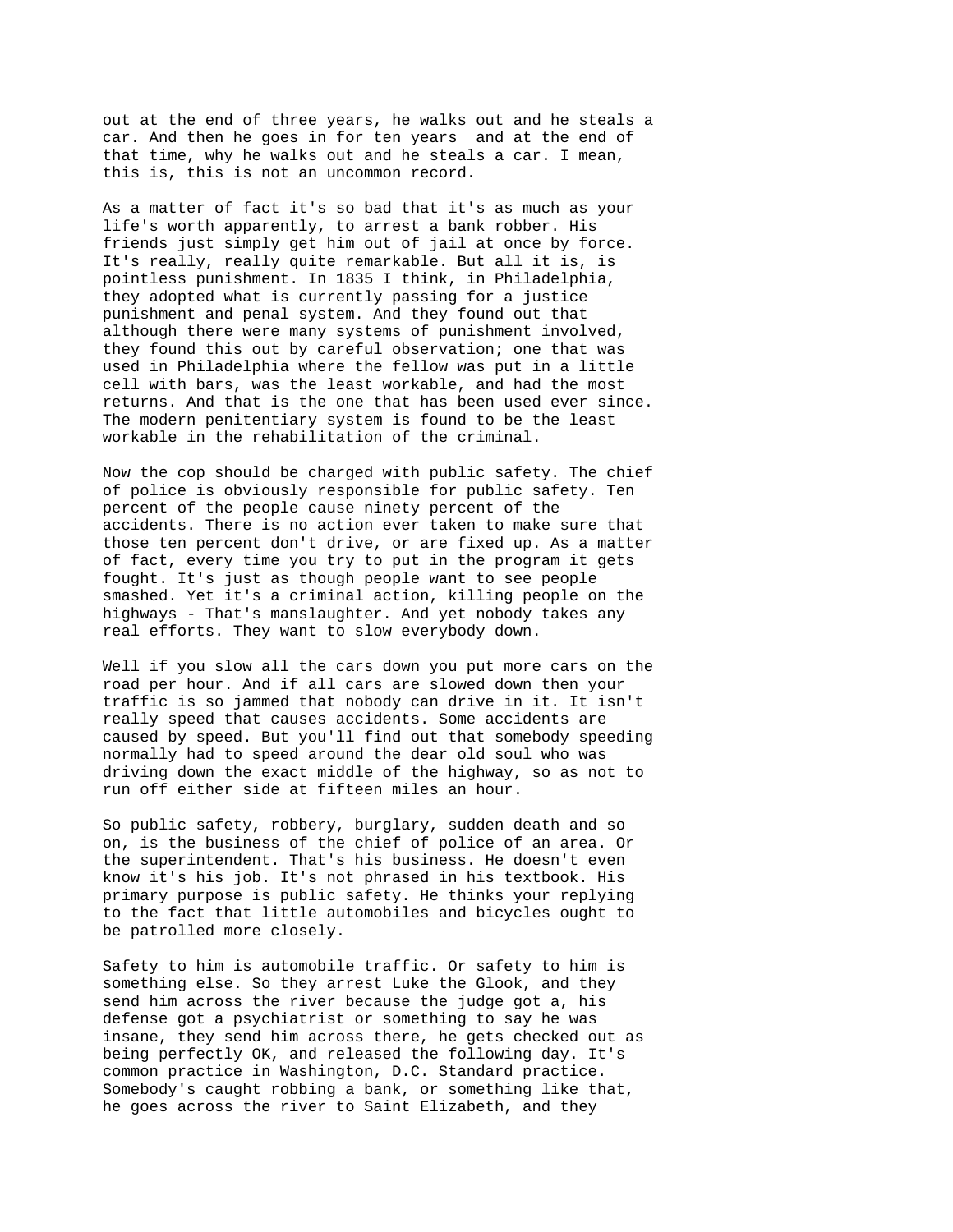release him the next day. Pleads insanity.

Sometimes they spend two or three months around Saint Elizabeth, but that's about all. Most remarkable Proceeding you ever saw. Talk about reward of a down stat. If the guy can prove he's loony, why he's not guilty.

Well this kind of drives the chief of police around the bend, but he doesn't, he doesn't really object to this. So they take this guy and they throw him into the court, and a very usual procedure, and they give him a couple of years, or something like that. And then he goes over and he's released on parole, back on the public, unrehabilitated in any way, shape or form, to do the same thing that he did before, just eight months afterwards. And then after he does it again, why they pick him up, if they find him, and they put him in the court again, and then they put him in the penitentiary system they know, everybody knows didn't ever work, and then he's back on the public again, and so forth. You get the idea? This is the cycle by which all this occurs. This is public safety? That is justice for its' own sake. Not to get anything done.

Let us take putting in justice in a provence in France. I'll, let us say, 1550. Robbery, murder, sudden death is occurring in the provence. Somebody rides in on the place, starts picking up all these marauders and bandits, and that sort of thing, hanging a few of them, pushing a few of them into some other zone or area, telling them to be good, and it all quiets down. Now, let's look, just give you an odd example. That was one of the ways this sort of thing was handled in medieval times a lot. But what's the purpose? There was a purpose then. The purpose was so that the peasants and middle class and aristocracy of the provence could produce in peace, and have the results of their production, and possession of their land, and live lives which weren't suddenly being interrupted by a spear or arrow. There was a point. A point. See? There was a point. You calmed it down so's people could get on with it. And that was clearly thought in 1550. That was very clear think. There wasn't any fumble-bumble about it. Nobody had a dim idea of it. Marauders, operating in an area, reduced the production and fixed it up so the citizens and people of that area could not lead normal lives, and they couldn't get on with it, and there was no production. And it all went to hell in a balloon. So it was necessary to put law and order in on the area so that it would calm down and things could get straightened up, and people who had a right to live decent lives could go on and live decent lives. And there was no question about it. Has nothing to do with modern justice.

You may think that think still occurs, but it doesn't. Justice is put in for its' own sake. Hasn't anything to do with public safety. So they arrest all the criminals in the town and throw them in jail, but in a sort of a sequence, so at any given time there are so many criminals in the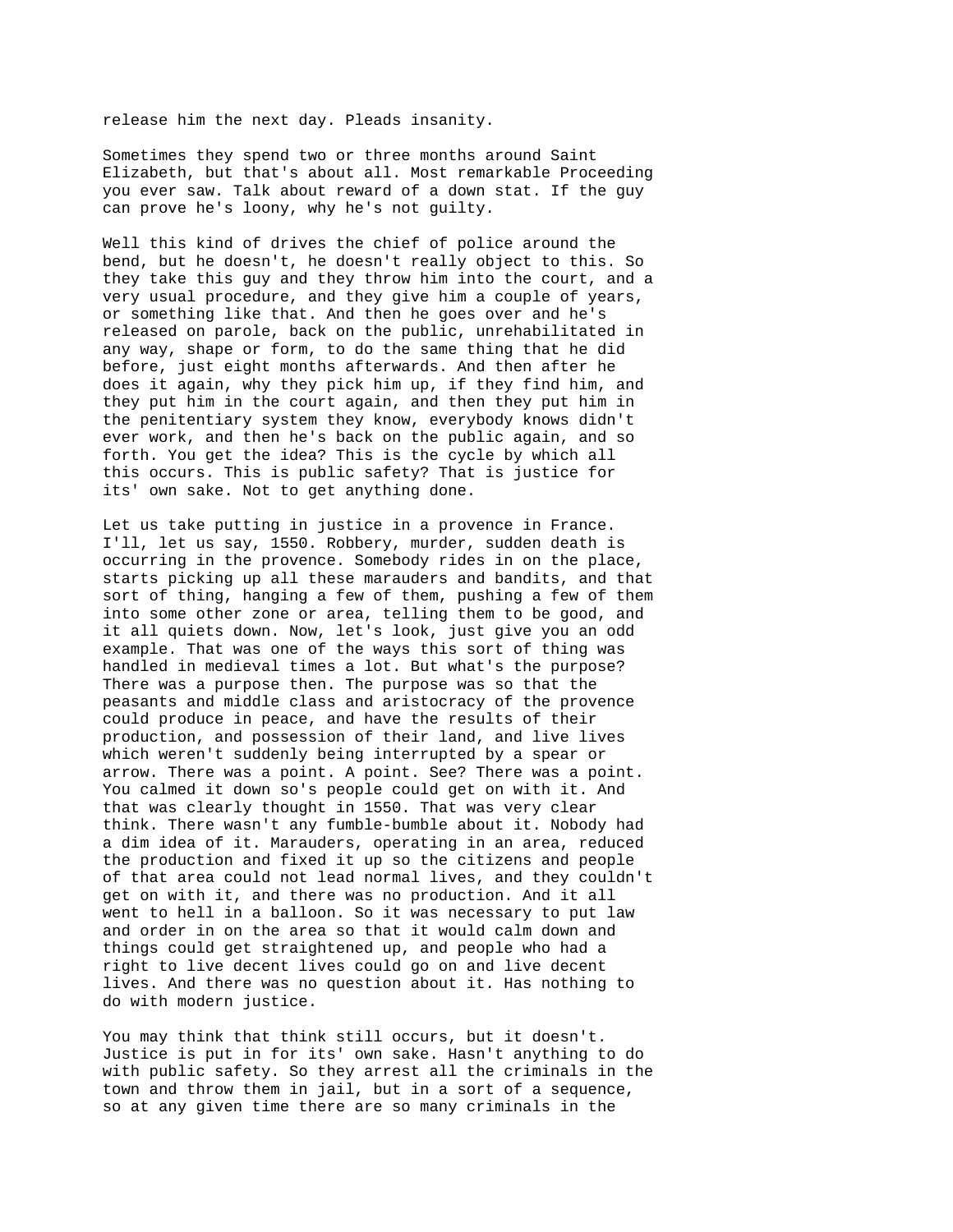population. And then they put them in jail for a while, and release them back in to the population, to take the place of the criminals who've just been arrested and taken out of circulation.

Any time some group starts rioting or causing civil disorder, tearing shops apart or something like that, why you give them more money. Give them more votes. Anybody who was trying to keep the peace in 1550, if he were to look at the year 1968 he'd be kind of pop-eyed. Because for quite a while anybody who tried to stop a riot was arrested. Most remarkable situation you ever heard of. All you had to do was try to stop a riot, if you were a cop, and you went out and tried to stop the riot, why you got thrown in the clink by the federal government. Now I'm not advocating desperate law and order, or anything of the sort, but it's all pointless. Why is there anybody there trying to do anything anyhow, because the riots are just increasing, and nobody goes in and picks up the people who were starting the riots so nobody gets to the basis of the civil engram which is bringing the riot, of which the riot is simply a symptom. Nobody really gets to the basis of it. All they do is start rewarding down stats and chopping the police up, and all kinds of weird, wild things. But there isn't any point in even doing anything about it.

Nobody has any point in doing anything about it. Do you understand?

Justice gets a bad name only when it itself is pointless. And in Scientology justice is pointless, ethics is pointless, if it does not bring in standard tech. Completely pointless. There isn't any reason for it. Why ever assign a condition? To hell with it. Let them go out and lie in the gutter.

If you weren't going to follow it in with standard tech, what the hell? Why assign any condition at all?

So, what you've got to look at here is how do you get standard tech in? Well one, you have to know it. There has to be such a thing, and somebody has to know there is such a thing. And he has to be able to demonstrate that that thing is beneficial. And is something that should be preserved. That sounds terribly elementary, but you'd be surprised at the number of people that are walking around in some airy-fairy cloud that don't know that. And then he has to hold the fort long enough to get it in. And, rightly or wrongly, the only test of which is, I still seem to keep the show on the road, century after century. I always hit an ethics area that is an out-ethics area, hard, until I can get those elements straightened up which made it a mess. And that's gone on for a very long time.

It hit an area in Asia Minor, something like this, like a ton of bricks. Bongo! Until I could get it into production. Until I could get it situated, calmed down, divided up, get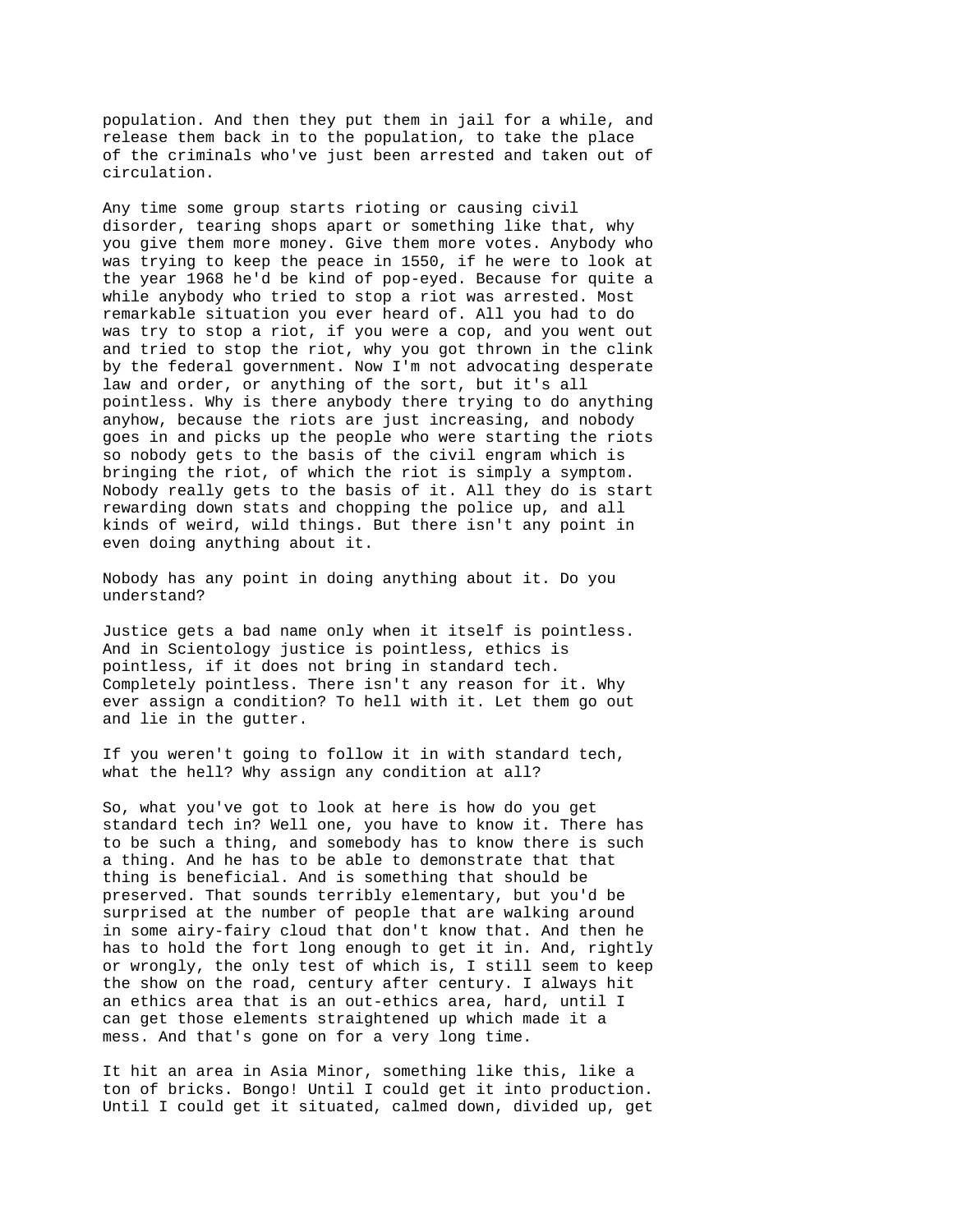an economy forwarded, get things straightened out, holding that ethics in hard, boy. Holding justice in hard. Hold it in hard. All somebody had to do was sneeze and that would be that. See? Hold it in hard. This is the way we're going, this is the edges, there we get. This is what we're supposed to be doing. This is squared up. And then, pretty soon, there's enough production, enough abundance, enough this, enough that, you start easing it off. Easing it off, easing it off.

You, one, have to know that you have to put it in hard to begin with, and two, you have to know when to ease it up. And you ease it up to the degree that the technology that you're trying to import into the area is functioning. Simple. You ease it up to the degree that the technology you're trying to put in is functioning. It is an exact measurement.

For instance, I'm trying to build up; I'll give you... It goes along with other types of economy.

Trying to build up a port in Asia Minor, see? Got nobody but a few squads of troops. No dough, nothing. Could build it right up to the stars, just put in ethics, justice, hard into the area, move it up, say this is where we're going, get the agreement of people to go in that particular direction, build it up, holding that in hard, not letting it be knocked over and every time you've got a sheaf of wheat up not letting some bunch of bandits come in and grab it. Square it up, square it up, push it ahead. But all the time there was technology moving in on the area. True, the technology of the arts and human arts. But a technology was moving in. And the technology would build up, people would learn what is was, keep carrying it forward. Ethics, and then as they started learning this, and so forth, ease off. I'd know the job was done when troops were bored to death.

I like to see an ethics officer down to such a point that he searches over the entire area, pitifully turning over a match in his hand which was dropped in the hall, as the only crime he can discover anyplace. Along about that time, why, the conditions are upgraded. That is to say, you don't suddenly start upgrading everybody, but the condition you are assigning is lighter.

That is the proper condition for that time.

So, there is another rule. It requires a bit of judgement. It is: The worse off things are, the harder condition is assigned for the same crime. You don't always have a uniform code of justice. When you're going in there as case supervisor for the first time, and somebody says, "PC felt wonderful. Floating needle all through the session so I didn't do it." And when the PC got to the examiner with the needle stuck tight and the TA at four and a half, there is something very wrong here.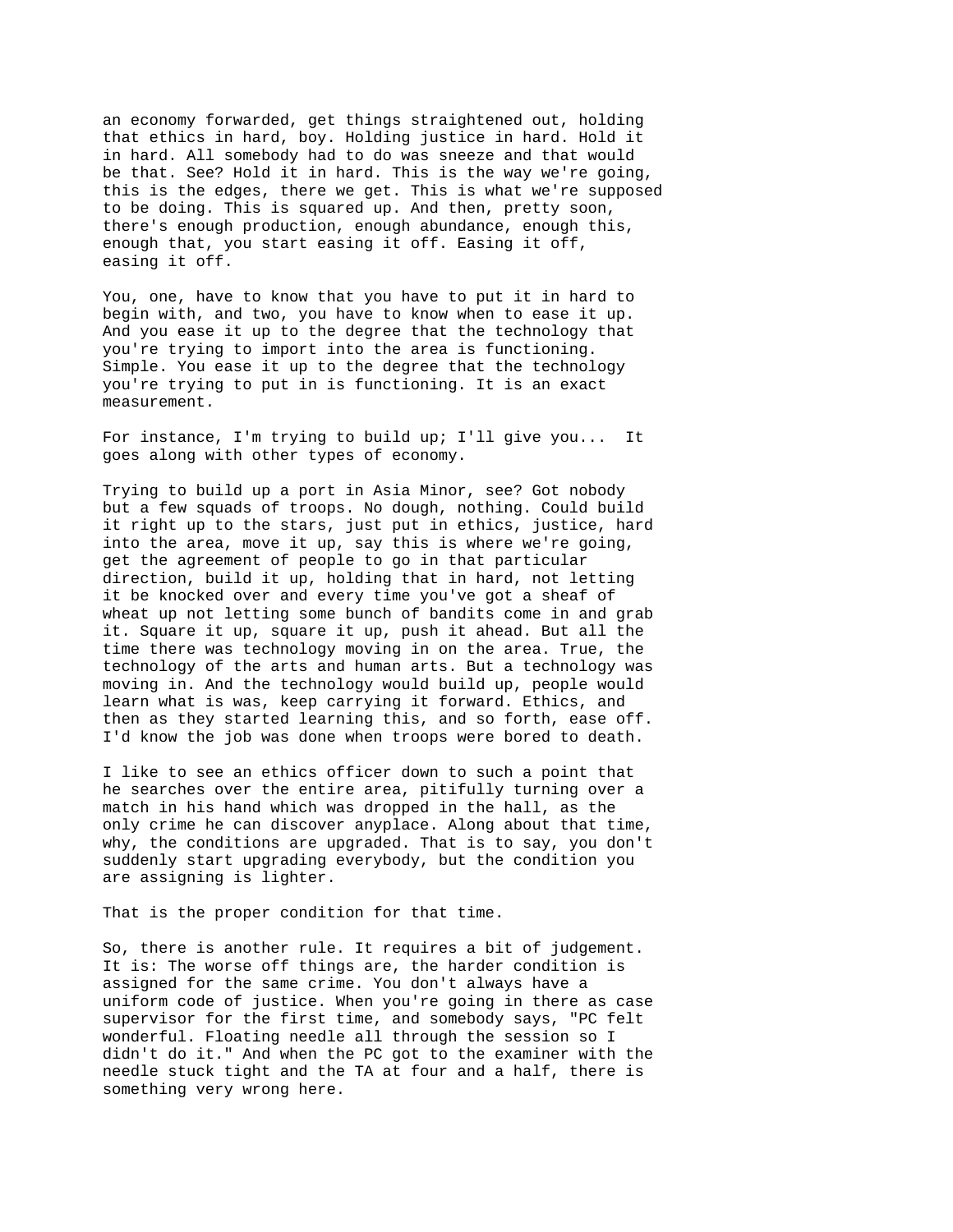Now if you start to involve yourself with what is wrong there at that stage of the game, you're going to be so, you're going to be rewarding a down stat. You're going to be training somebody who is really gonna goof the floof. You don't bother to tell him. You don't even bother to tell him what's wrong. And you say, "False report. You're in doubt." Bong! "Ah, ah, you can't do that to me." "Oh no, not only can't do that to you, if you insist on something else, why we might really come to blows here over this thing."

The essence of the situation is that ethics is out all over the place because tech has been long out, so the only excuse you have to use ethics at all is to get tech in! So it becomes a hell of a crime. The examiner talks to the person as he's examined. It's a non-compliance with orders, liability for the examiner. Just like that. No arguments about it. And the examiner's, he's been on post for a long time, he knows his business, and PCs come in, "Well how you doing? Well I didn't think very much of that auditor anyhow. I'd see... We'll get on the cans nere. I don't suppose you're very bad off because, I hope you're OK. You seem to be alive. Let's see now. You had what? At your state of the case? Well. What do you know?" Well he went in liability and he did it the next day, and he went into doubt, and he did it the next day, and he went into enemy. Just like that.

All of a sudden you are liable to have qualms. You say, "Now look. If I'm insisting that conditions of this character are assigned with this violence, the whole organization is going to fall to pieces, people are going to say I came back suppressive. I've, everything is wrong and the whole staff will quit. And this, naturally, it's all going to fall apart. And we've only got six staff now, and... " Let me tell you by long experience that's the wrong line of think. The only reason you have small staffs is because ethics is out. Tech has gone out, ethics is out. And the only way you can actually increase the numbers of staff you have, is to put ethics in hard. You say, well Christ, people won't have anything to do with you if you do that. Boy that is a civilian think to end it all. Do you know the one organization which never has any trouble recruiting is an army. But there's a hell of a lot of manufacturers patting people on the head that can't get anybody to work for 'em. That's interesting, isn't it? An individual feels safe in a harshly disciplined environment.

You forget that a guy wandering around out there someplace is being shot down in flames by people in his immediate vicinity, who are making mistakes and goofing up, loading their hats onto him, and so on. If you look at everything from your own viewpoint only, you will not notice that guys who do not have your altitude, who do not have your ability, do not have your command of technology, are really getting kicked in the stomach. They are much more kicked in the stomach by the loafer, the bum, the natterer, the guy who doesn't do his job, than they will ever be kicked in the stomach by ethics. And they don't, don't feel safe in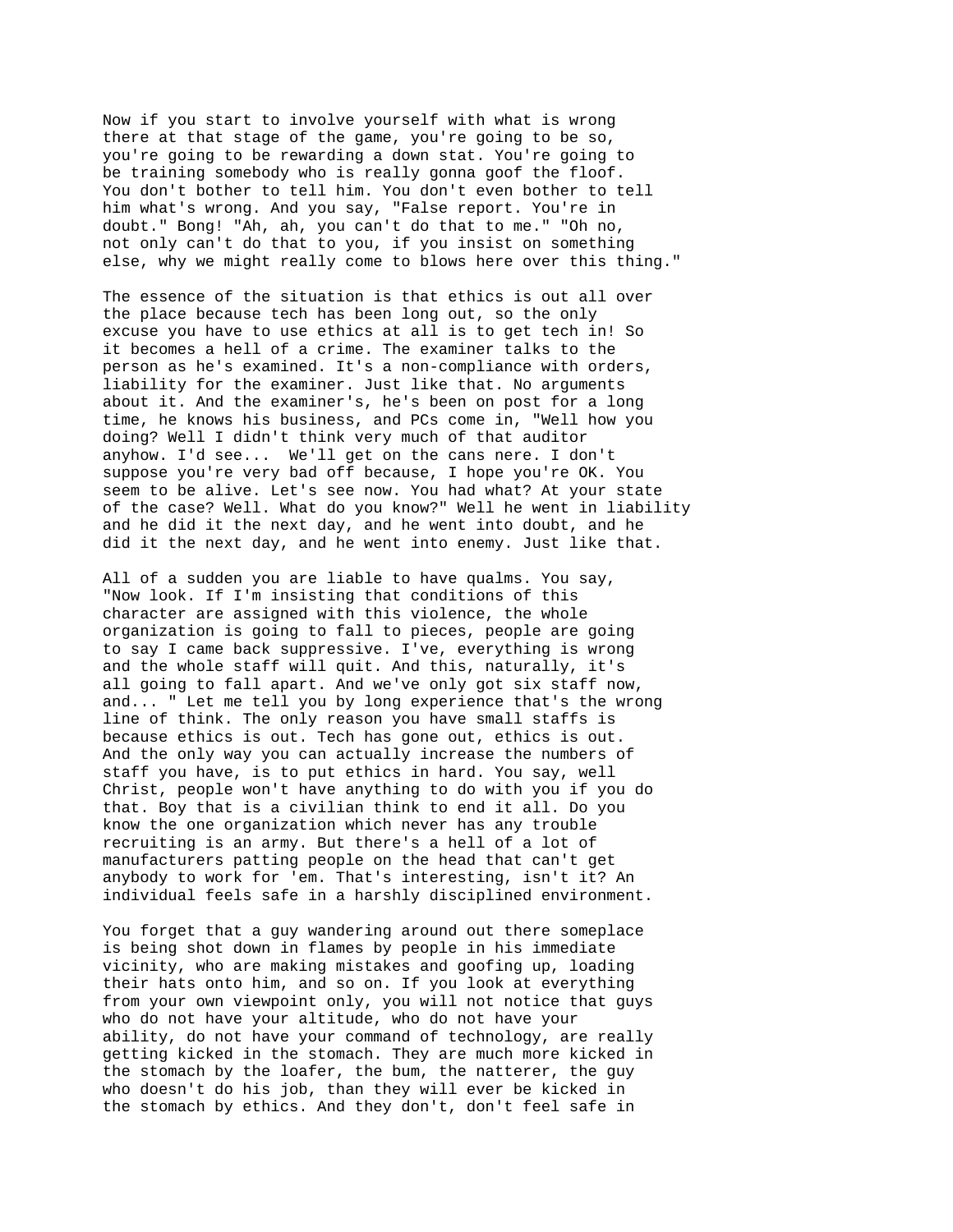an environment where ethics is out. It outrages them. It outrages the principles and reasons they're there. And when ethics is out in an area, bad staff stays and good staff leaves. And when ethics goes into an environment hard, you will find that good staff stays and bad staff leaves. It's just as inevitable as anything.

We just got through sending a Sea Org officer to an organization, to take over as something the organization had never had before. You say we don't have any right to do this. Actually we've got a right to do anything we please, as long as it goes in the direction of trying to straighten something out. Because that organization threatens the whole economy of an area. They over spent themselves, and they messed it up, and it's going to really take some doing to put it back together again. Sea Org officer walked in, started shooting people down in flames, and instantly they had three or four blows. Immediately the rest of the staff united very strongly.

The whole organization I think was put in non-existence. They started working all day and all night to catch up all their backlogs. And now we've found out that the three or four people who blew were apparently getting rake offs from merchants in the vicinity. And were putting it in their pockets. In other words, the organization had gone crooked, financially.

Well when the tough guy arrived the good guys stayed and the bad guys blew. Now let me tell you. Had we sent a member of the Bide-a-Hee Goodwill Society, all the good guy would have blown and the bad guys would have stayed. Because they could have kidded her, see? Do you get this? These are sound, hard principles. These are facts. These have to do with homo sapiens, these have to do with beings, these have to do with planets. People do not feel safe in out-ethics areas.

Right now the people of the United States at this particular time and period do not feel safe because riots are liable to spring up at any time, any place. A shop keeper can't call his soul his own because anybody, apparently, has a right to walk in, smash the windows, and say, I'm a rioter. And this is all because I don't have zilch. Ha ha, ha ha. Therefore, I can break your window, and everything." And some cop tries to arrest him, the COP is immediately thrown in prison for interfering with civil rights. What the hell do you think, what the hell do you think is gonna happen to that economy?

We speak of technology as an economy. What do you think's gonna happen to it? It's gonna go broke, that's whats gonna happen to it. Its' money's going to devaluate, and be worth less and less. Its' production's going to be less and less valuable. Security is going to be less and less. And people will be less and less happy to be part of that country.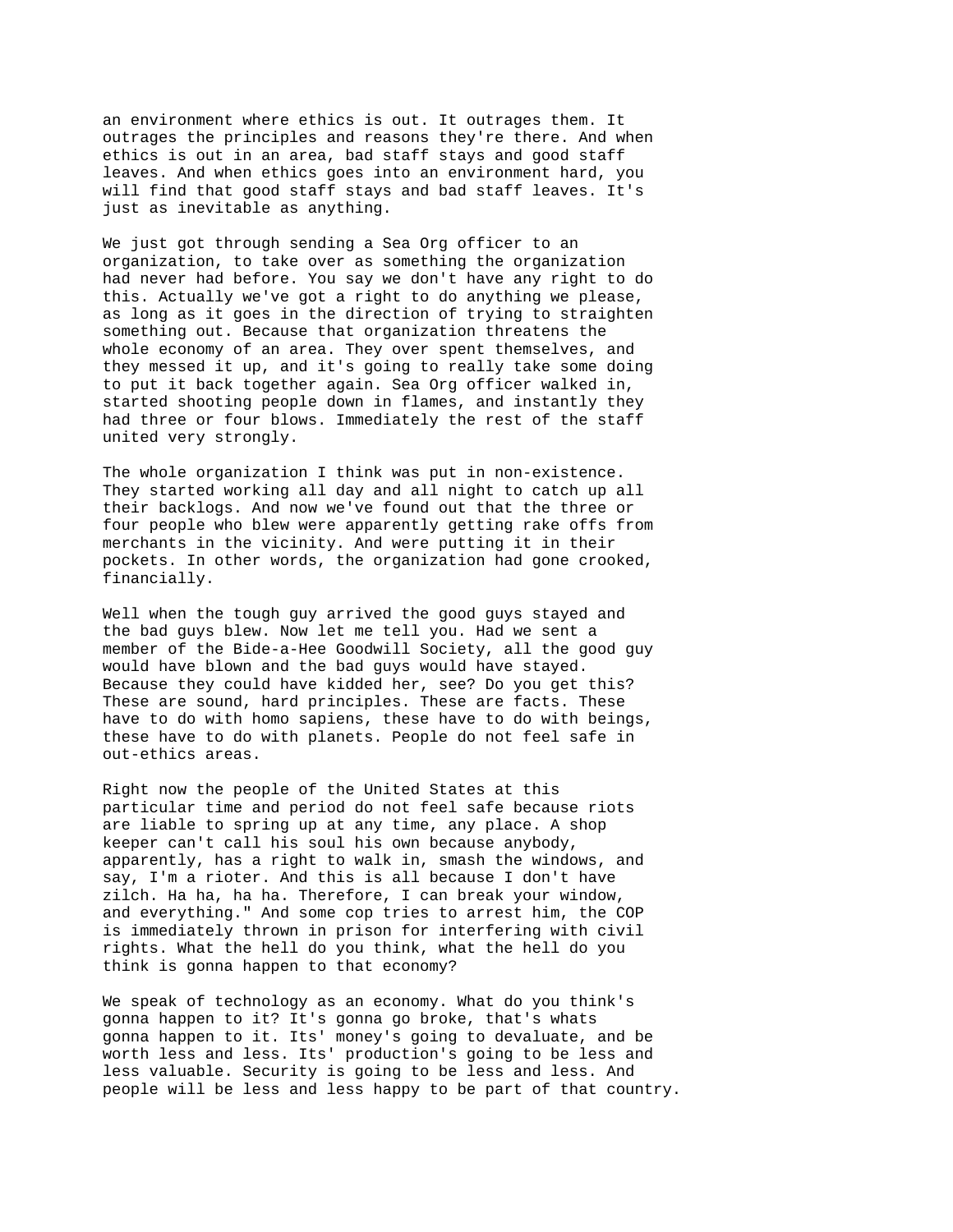Now one of the unstabilizing things in countries today is the definition of a sovereign power.

You don't think that has very much to do with Scientology. It has a great deal to do with it.

Because the international law definition of a sovereign power is as follows: That government which can protect the lands and people from foreign aggression is, by fact and definition, the sovereign power of that area.

What did the atom bomb do? There isn't a government on earth can protect its' lands or its' people from foreign aggression. All some slap-happy nut has to do in any part of the world today; with I don't know how many countries have atom bombs; flop an atom bomb at any country in the world. And there is goes. Booms And therefore, what does that mean? That means that the goverrments of nations today cannot protect their government, cannot protect their people, cannot protect their land from foreian attack. Because there is no defense against that weapon. They know this, they're unstabilized, they're dispersed, and they know they are fakes. They know they're fakes. They know they can't protect the land and people. So therefore they're just sort of, tax hungry bums. They're sort of marauders, like locusts. So they don't get in ethics because they think of their technology as something that is dwindling, something that is going, something that's losing.

While you are moving in as a vital, new thrust of life. Your technology is not solidly moved into the community. Your technology is not solidly moved into the nations of the world at this particular speaking. Funny part of it is, I notice in ads and other places, that they're beginning to use Scientology phraseology, and Scientology think, more and more. This is always a flatter. This always flatters it. They've sort of heard on it, on the undercurrent. They sort of think in those terms more and more. Simply preparing the way.

A vital philosophy is always preceded by a gradual change in the area it is being introduced into. The area starts picking up its' phraseology. Starts picking up its' technology, starts getting expressed in the arts, long before the people have even heard of it. But this is a vital new wave. It's a vital new wave. Justice for the old orders become pointless. Why should they get in justice? Why should they even arrest anybody and throw them in jail? They're just going to let him out again. And if they do arrest the guy, why it isn't going to improve production any. Because there is no... That's gone. We're looking at a dying scene. It doesn't realize how fast it is dying.

We belong to a new world. And as we move forward we have our own ways of handling things. And the think that goes along with it is, that as long as any area which we control we can keep tech precisely practiced in that area and not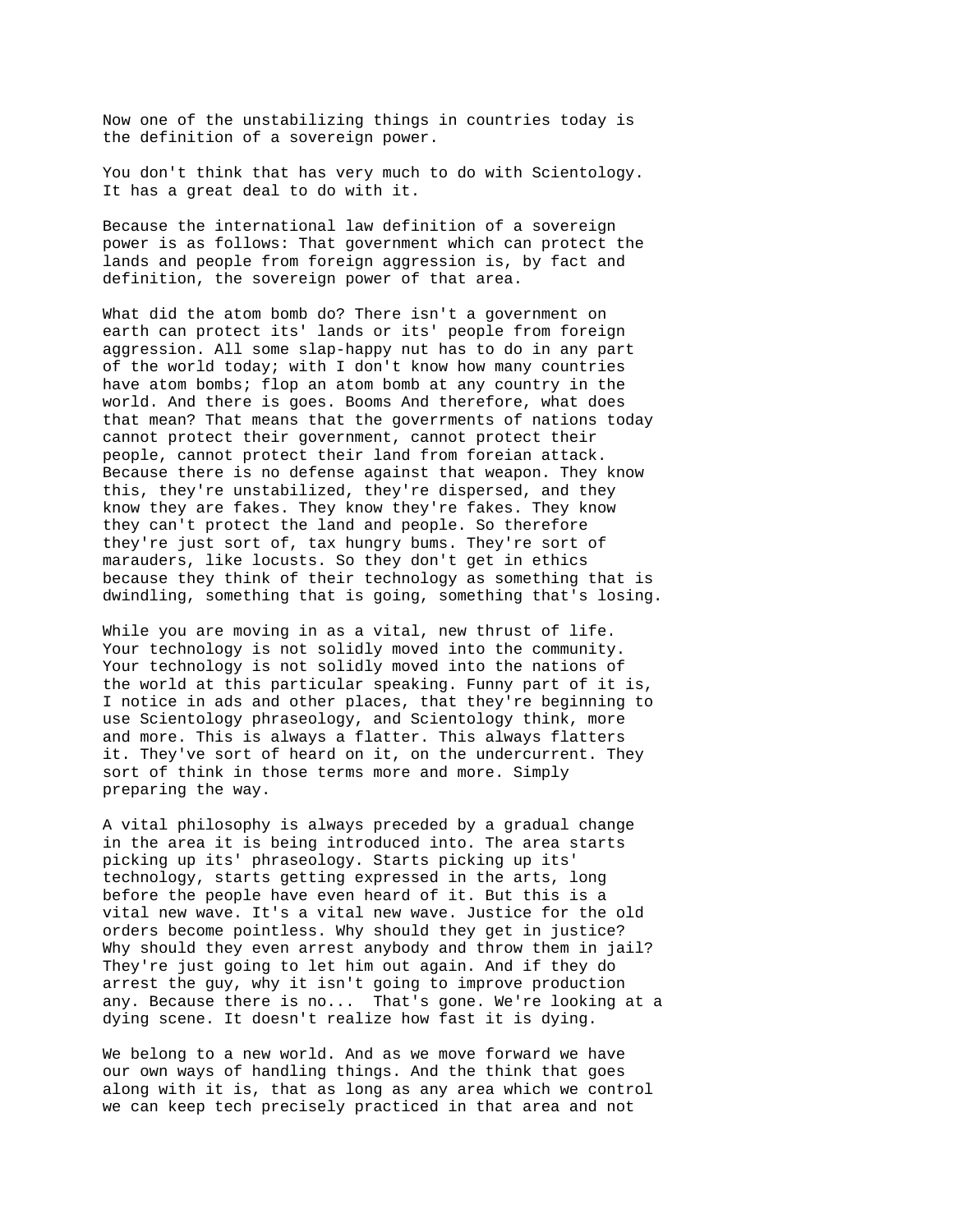squirrelled in any way, as long as we can keep that, morale will stay up, ethics will be relatively light, prosperity will be considerable, and everything will go along great. But when that breaks down we have to put ethics in to the degree that we have to put it back together again.

But now, as we approach a new area where our technology is not in at all, ethics of course has to go in very hard. 'Cause our tech is so out as to be in a condition of non-existence in that area. And right now we're really suffering from the fact that we haven't taken full responsibility for all mental treatment, all psycho somatic treatment, on the entire planet. We're actually shrinking away from our responsibility to that degree. And we're paying for it.

It's inevitable then, that area in which you will not take responsibility, that area in which you will not take responsibility is going to kick you in the teeth, bud, to be philosophic about it. But therefore, as you move in, as you move forward, you're moving into areas where tech is out.

Books, things like that, wouid precede your actual contact. And you'll find out people have picked up these books, they've squirrelled, they've done this, they've cross-advised, they've messed it up. The cycle has been very, very rugged and ragged, and so forth, to the degree then that the idea's that a lot of squirrels would have arisen and people mucked up, and you'll be running into guys who are running engrams backwards and upside down, see? And the area's getting muddied up all the time. Right ahead of you, your area's muddied up. So actually it's followed with a wave of ethics. And you say, "Well the public is really staying away from an organization." It works the same way with the public it works with the staff. If you want all the lousy public in the world let ethics go out. All the good public'll stay away from you. If you want good public to move in, put ethics in. The bad public'll stay away and the good public'll come in.

This is a hard thing to learn, but you can eventually get reality on it. And it goes hand in glove with what you're trying to do. I know very well that people to whom I am talking now and in the future will be facing, time and time again, being a lonely only, having a rough time of it, being argued with about this, that and the other thing. The type of arguments you get into are so nonsensical as to be unbelievable. You know, it's, "Well how do you explain, how do you explain the fact there are more and more people, there are more and more people on the planet? Where are all the spirits coming from? Ba ha ha ha, ha. Explain that now! Ha ha. Ha ha. Explain that! Ha ha. Ha. We got you there I guess. Ha ha ha. Anderson, Q.C., Melbourne inquiry. Complete gibbering psychotic idiot. Up to the gills with R-6. That was exactly, I think, what he said. You think I was just gagging it up, huh?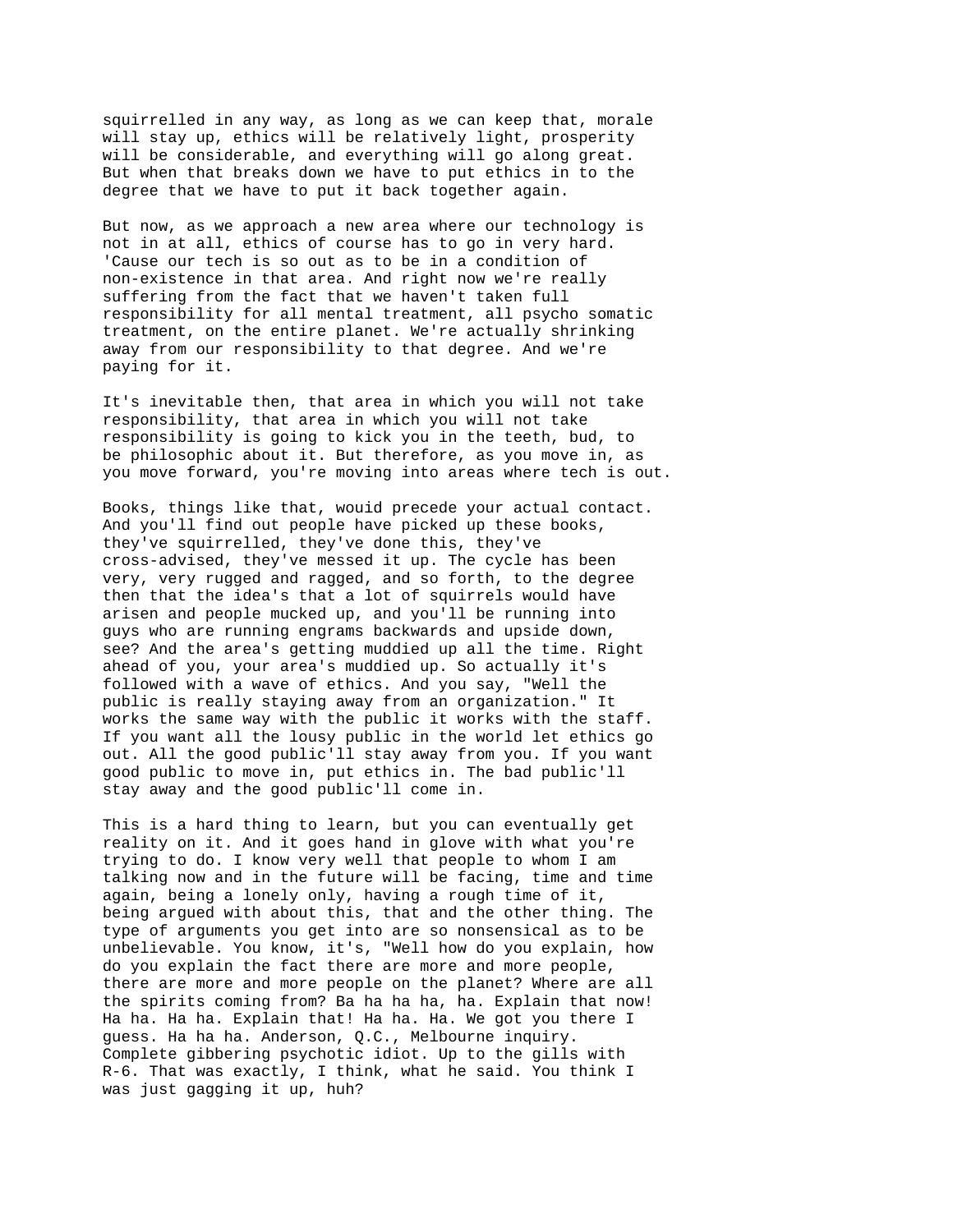Scientology must be wrong, because we cannot explain where all the new bodies come from.

All the new spirits. Where would all the new spirits come from if everybody had a spirit, why where would all the new spirits come from, huh? Actually, what he didn't realize, this silly ass, he was disproving Catholicism. Catholicism claims there's one spirit per body, so he was asking some silly little kid question that is asked of his own religion, Catholicism. And yet he was busy hanging Scientology because it couldn't... You get the irrationality of it? The man occupies a perfectly valid position. He's looked on. He's a queens' consulate.

Actually he's just a gibbering idiot. You probably couldn't even catch him to get a straight jacket on him.

Birds like that, the society in which you operate, it's awarding down stats, it's got false ideas, things run backwards and upside down. And somehow or other you have to maintain your own level of truth. Now you will not show the wear and tear to the degree that you put in ethics. And to the degree that you fail to put in ethics you're going to show the wear and tear of it. That I can assure you.

Now you notice the Class VIII Course is taught in AOs, and is taught by the Sea Org. And the reason for that is, it is an ultimate in stabilizing technology. It is maybe not the last course that will ever be taught on the subject. But it certainly is an ultimate to this degree. It is standardization, standardization, standardization of approach, standardization of application, and standardization of result. And they all can go together. Which is quite a trick. Quite a trick.

Standardization of auditing and auditors. There can't be any fire fights and arguments. It also happens that it is the right way to do it. It also happens there isn't any other right way to do it.

Some famous philosopher said there are two ways to do everything. And then didn't add the psychotic and the correct.

So I sympathize with anybody going to North Canyon Station, which only has in it anyhow a Scientology population of fifteen, because his tendencies will be because he is so weak, to do things so weakly. When there are not many of you you've got to be ten times as tough. You've got to be ten times as strong. And you would find out that your area and zone would move up and gather in strength and volume to the degree that you insisted on standard tech. This is quite true.

These are lessons which are not based on my opinions, but are lessons learned across the last eighteen years of trying to relay technology. It is interesting that in those eighteen years, in the practice and application of the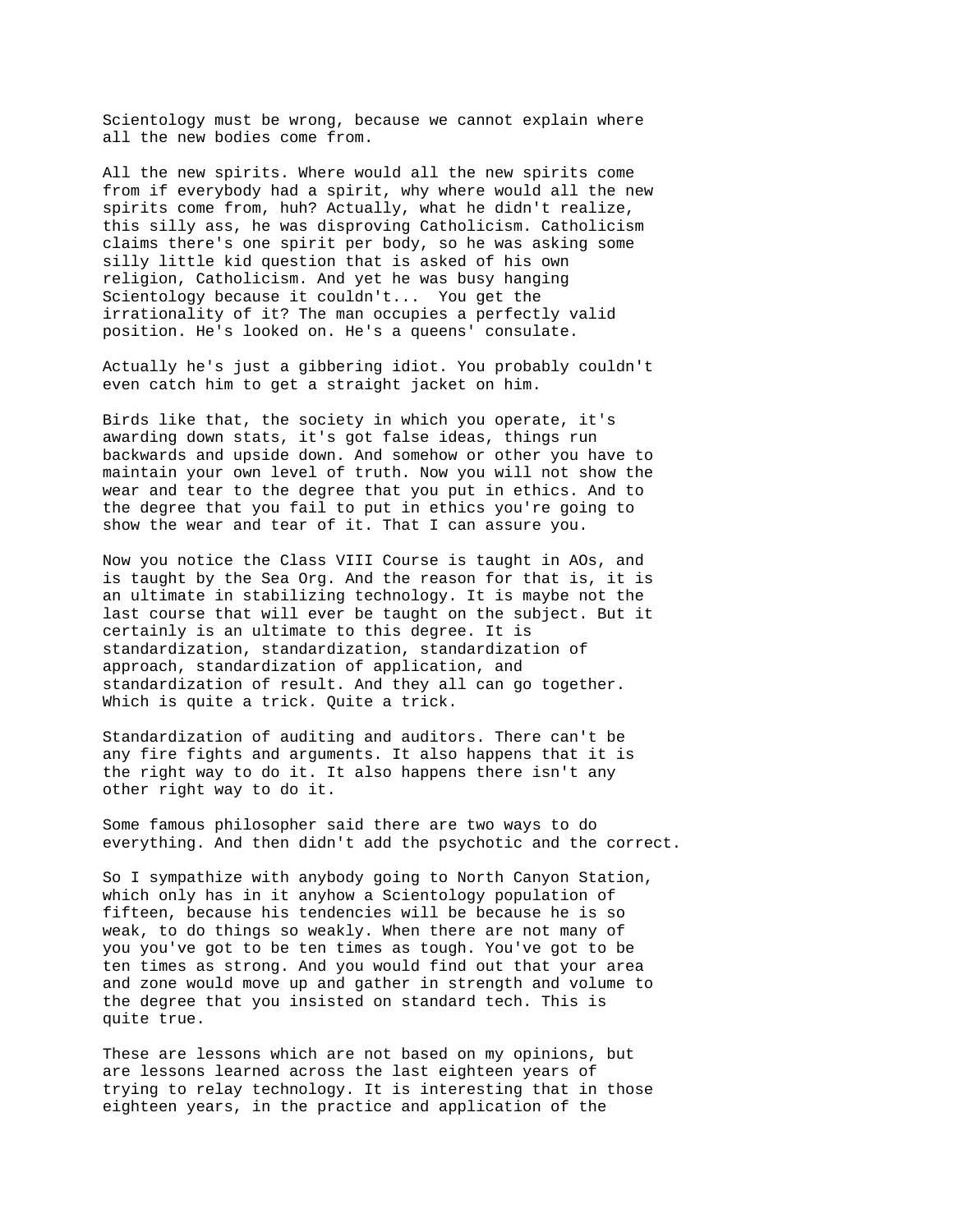technology itself, it has been relatively simple all the way along the line. What has made it complex is one, there was no language with which to communicate it. And two, people seemed to add to it faster than you could keep it stripped down.

Now, to give you some idea of how tech goes out in your area, you yourself at this stage of the game, undoubtedly have a reality on it. But maybe at some later time no reality will exist on it.

You knew you had TR 1, you had TR 1 down sometime way in the past. You had it, that was the way it was. Somebody came along and he flunked you for it, or somebody said that wasn't the way you did it. Somebody said that was the way you did it a long time ago, but that isn't the way we do it now. Something happened that knocked out your TR 1. So you had it once, and now somebody cross questions it, invalidates it, it goes by the boards, and you somehow or other got to reacquire it again somewhere up the line. Well, you're reacquiring it fully, at VIII.

Now one of the ways that is happens is, in the research line two data are stated at different periods of research which seem to be in conflict. The earlier data happens to be correct, the second data is there because somebody remimeographed and misspelled the bulletin. So, somebody comes along and says the second datum is correct. They interpret the material. The material, since time immemorial, has needed no interpretation. Just recently, in trying to teach some materials I found this astonishing fact, that I was trying to tell people it was the simple basics, the very simple basics, that made the auditor. But the trouble with auditing is, it was too simple. And their grasp of the subject was difficult because they thought they were trying to grasp a lot more than they were trying to grasp. And it was trying to grasp this simple thing, and grasp that simply and continuously, and I'll be a son of a gun if the zone and area of trying to apply this didn't say, "Don't pay any attention to basics. What you want to study is the upper theory of the thing."

A Class VIII auditor should be a model of simplicity. He should have a grip on the simple things of life. He should know what he knows, he should know and see those things occur so that there is no difficulty with his head or somebody else's. But this sort of thing can happen.

This sort of thing can happen.

It would amuse you very much that a few weeks ago I was doing a case supervision on a folder. And I looked at the commands that were given, and the reasonability, and the reason for these commands, and in reading the explanation of it all, and the folder, I got sufficiently confused that I sent for the original bulletin. And got it in, just to restabilize the situation. It was a really violent outness.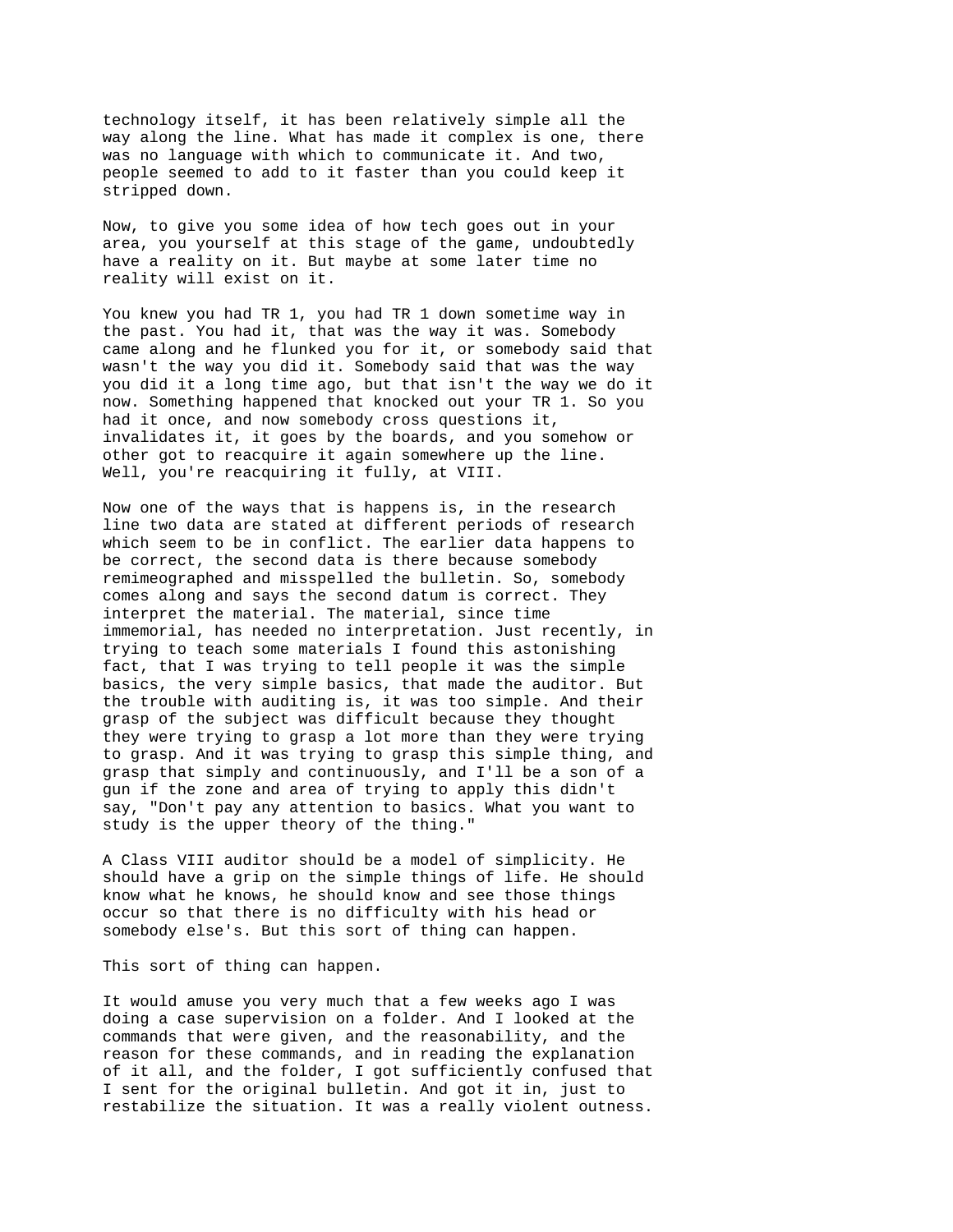But it was an insidious outness. Do you follow? It might possibly, at one time or another, have sounded reasonable, and it might at some time or another have been worded that way. So I sent out for the original bulletin to find out if it ever had been worded that way. It never had been worded that way. In other words, even my data, at this particular point, could be so persuaded, so persuaded that I wanted to look it up. And it's almost unbelievable that I would look anything up. Because the data which you use are so well known to me that it strains my reality to have to tell them to you. And every once in a while I'll forget perhaps to tell you something, because I would never dream you didn't know it. See? I have to think. It's pretty difficult sometimes, to undercut it all the way. "Now let's see, what don't they know? What couldn't they possibly know?" Very often I have to really dream up a production trying to imagine what to get down to. Now it strikes me... I remember the first time this ever happened to me. It didn't happen to me. A guy was watching a TV demonstration. And he came in and he was absolutely starry-eyed, and he says, "I just found something that you do that none of the rest of us do in auditing. You acknowledge." And it never, I never would have dreamed of telling anybody they had to acknowledge. It was just so far beyond my reality that anybody would have to be told, don't you see? So I have a little bit of a hard time scaling it.

It's not that I'm trying to undercut it, or talk down to anybody. It requires real skill and real ability to be totally simple. That is the test.

If you want to get a commentary on this read Professor Snorgborg's, or Smorgasborg I think his name is, dissertation on the Implausibility of Electronic Theory. The book is eight thousand six hundred and fifty five pages. It's in several sets. And it won't surprise you that he died because he didn't know how to push his doorbell and get in out of the cold. But boy it sure was complex. So you want to refer people that have complex things, you say, "Well why don't you read Professor Smorgasbord's dissertation on the Basic Theory and Reinterpretation of Scientology Theory? It's a very famous book." And send them down to the library to look for it if they've bothered you too much. And keep insisting that it is in the library. And it at least keeps them out of your hair, possibly for some years.

But to be basically, totally simple you have to be terribly, terribly direct. Terribly direct.

Now, the net result of all of this is, is with terrific simplicity you are trying to get forward a very simple, fantastically workable technology. The routine by which you get it in is also very simple. Morale goes out, and effectiveness and efficiency and administration goes out, to the degree that the tech itself goes out. To get the tech back in, or to get it in in the first place, you have